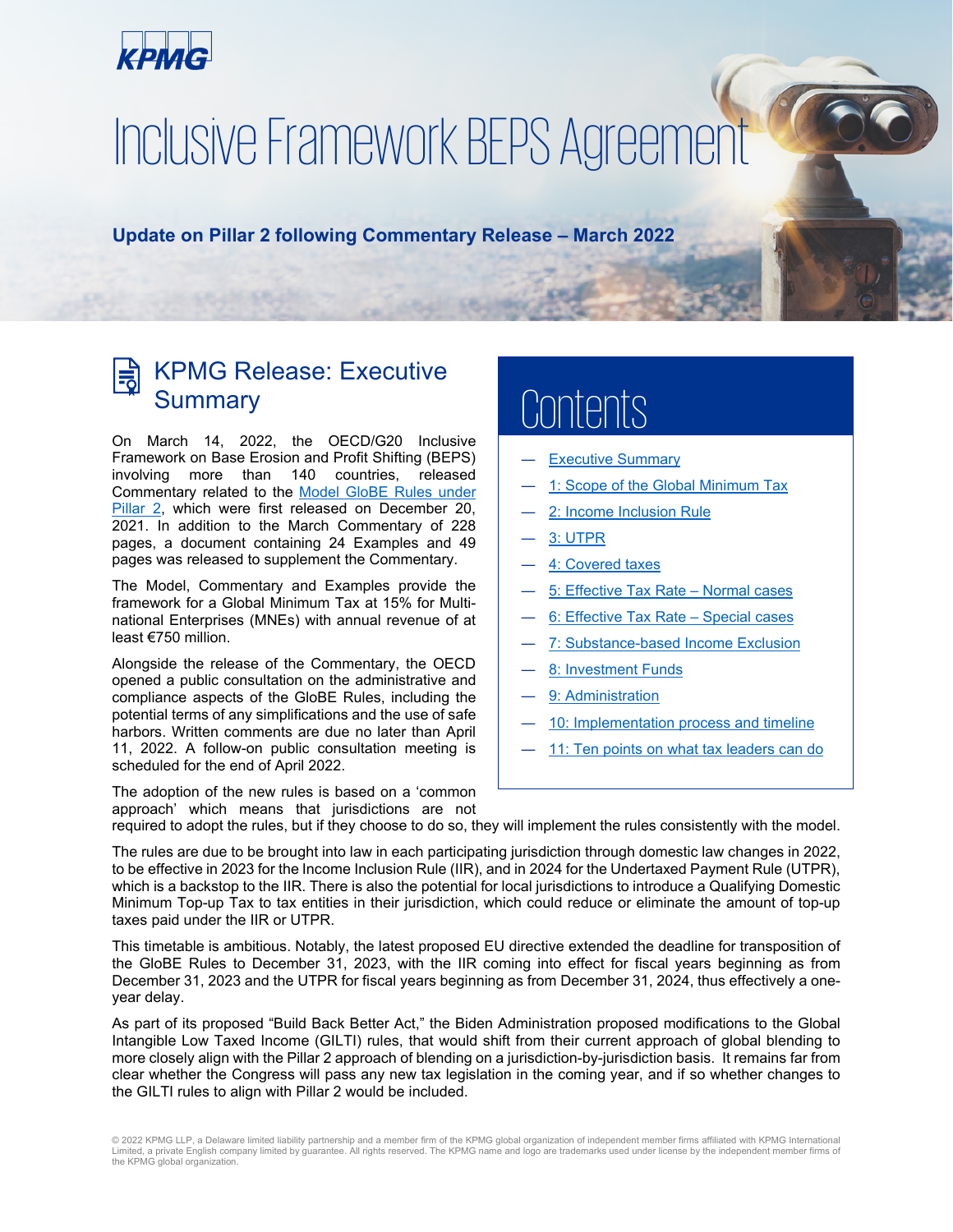We are also yet to see the details of the Subject to Tax Rule (STTR), which is part of the agreement under Pillar 2, and a key priority for developing nations.

**1**

# Scope of the Global Minimum Tax

[Back to top](#page-0-0)

#### <span id="page-1-0"></span>Pillar 2 deals with new Global Anti-Base Erosion (or GloBE) or Global Minimum Tax rules. The agreed global minimum tax rate is 15%.

#### **Revenue threshold**

Generally, the GloBE rules apply to MNE Groups with consolidated group annual revenue of at least €750 million. This is determined by looking at the consolidated financial statements. An entity located in one jurisdiction that has a permanent establishment in another jurisdiction is also deemed to be a group when applying the test (unless part of a larger group). The Commentary makes it clear that the revenue in the financial statements should not be reduced for minority interests, nor is the revenue the aggregate of each Group Entity (i.e., the threshold applies to the consolidated revenue of the MNE Group and intra-group transactions are excluded from the revenue threshold). Also, the revenue of Excluded Entities will be included in consolidated group revenue for the purpose of the threshold.

#### **Test years for consolidated revenue threshold**

There is a four-year test period determining whether the threshold is met. Generally, if revenue is at least €750 million in two of the previous four fiscal years, then the threshold is met. This excludes the fiscal year being tested. Where two groups merge, the test is deemed to be met for any year prior to the merger if the sum of the revenue of each group meets the €750 million threshold. For demergers, the rules are more complex, with each of the demerged groups tested separately. Broadly, in the first fiscal year following the demerger, one applies the €750 million threshold to the demerged group. In the second to fourth years following the demerger, the test is met if, in two out of four years (including the year after the demerger) the threshold of €750 million is met.

#### **Ultimate Parent Entity**

There are a number of critical definitions which are essential to the determination of an MNE Group and its Constituent Entities which are potentially subject to the various Top-up Tax rules. One concept is the Ultimate Parent Entity (UPE). To be a UPE, a parent entity must generally have a controlling interest in another entity or entities such that it is (or would be) required to consolidate their assets, liabilities, income, and expenses on a line-by-line basis. A UPE may also consist of an entity operating a permanent establishment in another jurisdiction if such entity is not part of a larger MNE Group. An entity is not a UPE if there is an entity higher up the chain that is required to consolidate it on a line-by-line basis. The Commentary notes that this test is met if an entity is deemed to be consolidated without fully stating the nature and level of that deeming.

#### **Excluded entities**

Certain organizations, entities or arrangements are excluded from the GloBE Rules. Government Entities, which do not carry on a trade, International Organizations and Non-profit Organizations and Pension funds are fully excluded. In addition, Investment Funds and Real Estate Investment Vehicles are excluded, but only when they are the UPE of an MNE Group. The Commentary states that such rules are designed to protect the status of Investment Funds as tax-neutral investments. Certain holding vehicles owned by these excluded entities are also themselves excluded based on an ownership test and an assets test, as discussed in Section 8. Importantly, there is an election available not to treat an entity as an excluded entity.

#### **Exclusions – international shipping**

There is an exclusion for international shipping income and certain related income. This applies to both the transportation of passengers and cargo but does not include income from transportation in inland waterways of the same jurisdiction. To qualify for the exclusion, the Constituent Entity must demonstrate that the strategic or commercial management of all ships concerned is effectively carried on from within the jurisdiction where the Constituent Entity is located. The Commentary notes that "strategic or commercial management" is determined on the basis of the relevant facts and circumstances and provides several "relevant factors".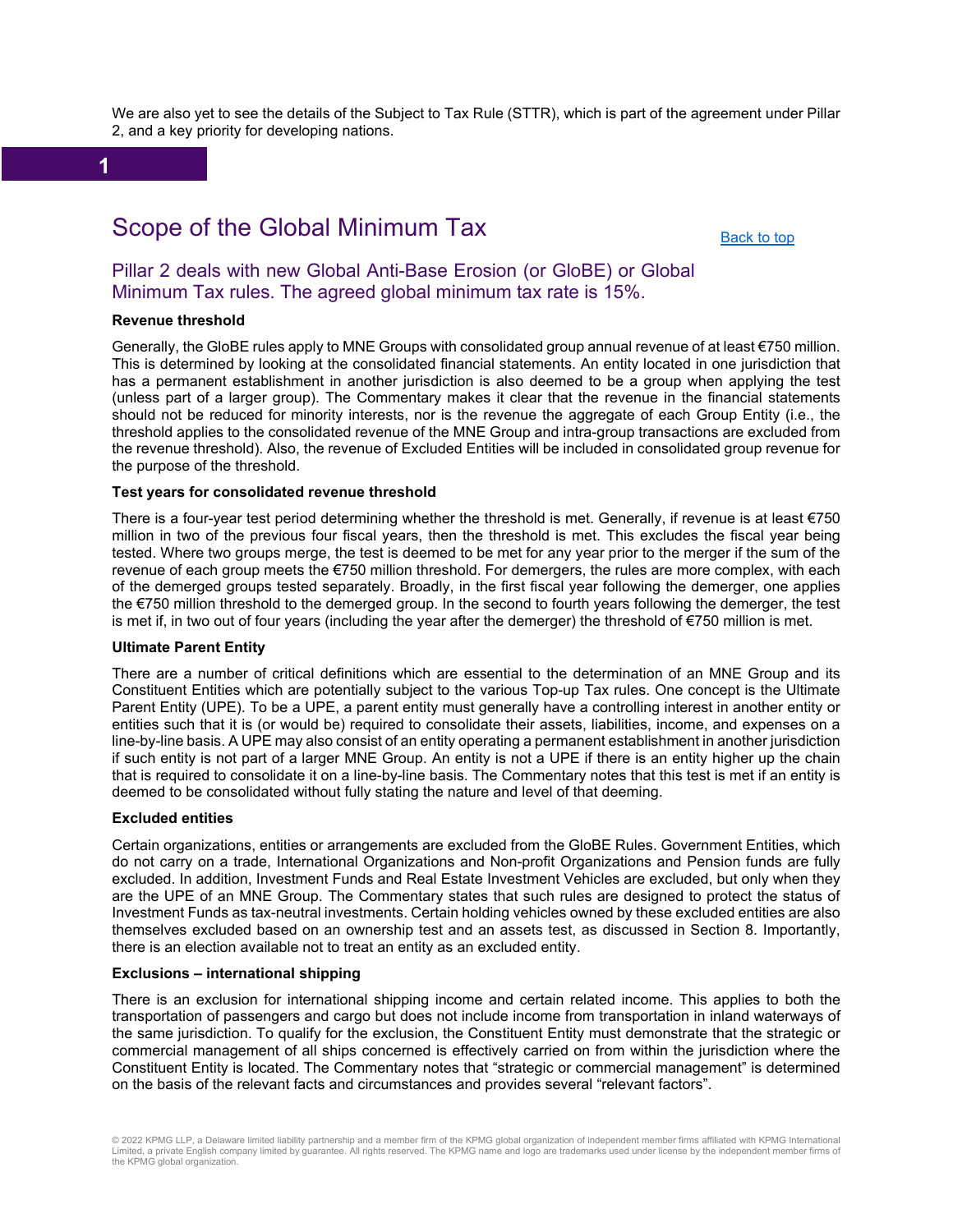The Model Rules agreed in 2021 are to be implemented as part of a common approach which requires that countries do not introduce rules that are contrary to the basic design. The Commentary states that an IIR rule which is below the €750 million threshold would be like any other controlled foreign corporation (CFC) rule and not contrary to the design, but that a UTPR with a lower threshold would be unacceptable.

#### **2**

### Income Inclusion Rule

[Back to top](#page-0-0)

#### <span id="page-2-0"></span>**Top-down approach & Intermediate Parents**

The GloBE Rules are designed to ensure that large MNEs pay a minimum level of tax on the income arising in each jurisdiction in which they operate. To this end, and as explained further in Section 5, the rules calculate the effective tax rate (ETR) of the MNE in each jurisdiction. Where the ETR in a jurisdiction falls below 15% these rules determine an amount of top-up tax for each Constituent Entity in the jurisdiction.

The IIR is the primary rule to impose this top-up tax. Under the IIR a parent entity within the MNE group will pay tax, in its jurisdiction of tax residence, in respect of its allocable share of the top-up tax of a low-taxed Constituent Entity. In this regard the IIR bears similarities to CFC rules.

Under the top-down approach, priority is given to the parent entity at the highest point in the ownership chain. Therefore, in a multi-tiered structure, where the UPE of the MNE group is subject to a qualified IIR (i.e., one conformant to the GloBE Rules design), it will pay the IIR tax in respect of the top-up tax of a low-taxed Constituent Entity, rather than an intermediate parent entity. Where the UPE is not subject to a qualified IIR, IIR taxing rights will 'drop' down to the jurisdiction of the intermediate parent entity beneath it, to the extent it applies a qualified IIR and so on down the chain of ownership.

#### **Split ownership rules**

An exception to the top-down rules can apply where a low-taxed Constituent Entity has a significant (i.e., more than 20%) minority interest holder outside the MNE group. The split-ownership rules apply to address the potential for leakage that would result from simply subjecting the UPE's allocable share of the low-taxed Constituent Entity's income to IIR tax (as opposed to subjecting all such low-taxed income to tax at the UPE level).

For example, take the case where the UPE has a 75% ownership interest in an intermediate parent entity, and the latter has a 100% ownership interest in a low-taxed Constituent Entity. In this case, the IIR taxing rights would 'drop' to the jurisdiction of the intermediate parent entity, assuming the latter applies a qualified IIR. This is termed a 'partially-owned parent entity' (POPE). The effect of the rule is that 100% of the top-up tax is subject to IIR tax at the level of the POPE, rather than 75% of top-up tax being taxed at the level of the UPE. The rules provide that the allocable share of higher-tier parents (e.g., 75% share of the UPE in this case) will be reduced to the extent IIR tax is imposed by lower tier parents (i.e., down to zero in this case).

The Commentary provides extensive clarification on how the parent allocable share is determined, which includes a hypothetical accounting consolidation exercise, as well as illustrative examples. The example scenarios elaborate on how IIR tax impositions at the level of UPEs, intermediate parent entities, and POPEs interact, including deactivation and offset rules.

#### **Optional application to local entities**

The Commentary clarifies that jurisdictions can extend the operation of the IIR to domestic low-taxed Constituent Entities. A local parent would then be obligated to pay IIR tax not just in respect of top-up tax for foreign entities in which it has an ownership interest, but also for top-up tax in respect of local entities in which the parent has an interest, as well as top-up tax arising at the level of the parent itself. This is the direction of travel taken by the draft EU Pillar 2 directive. It is noted though that a Qualified Domestic Minimum Top-up Tax (as defined herein) would still have precedence over such a domestically applied IIR, as would an IIR applied at the level of a higher tier parent in another country that is given priority under the top-down approach.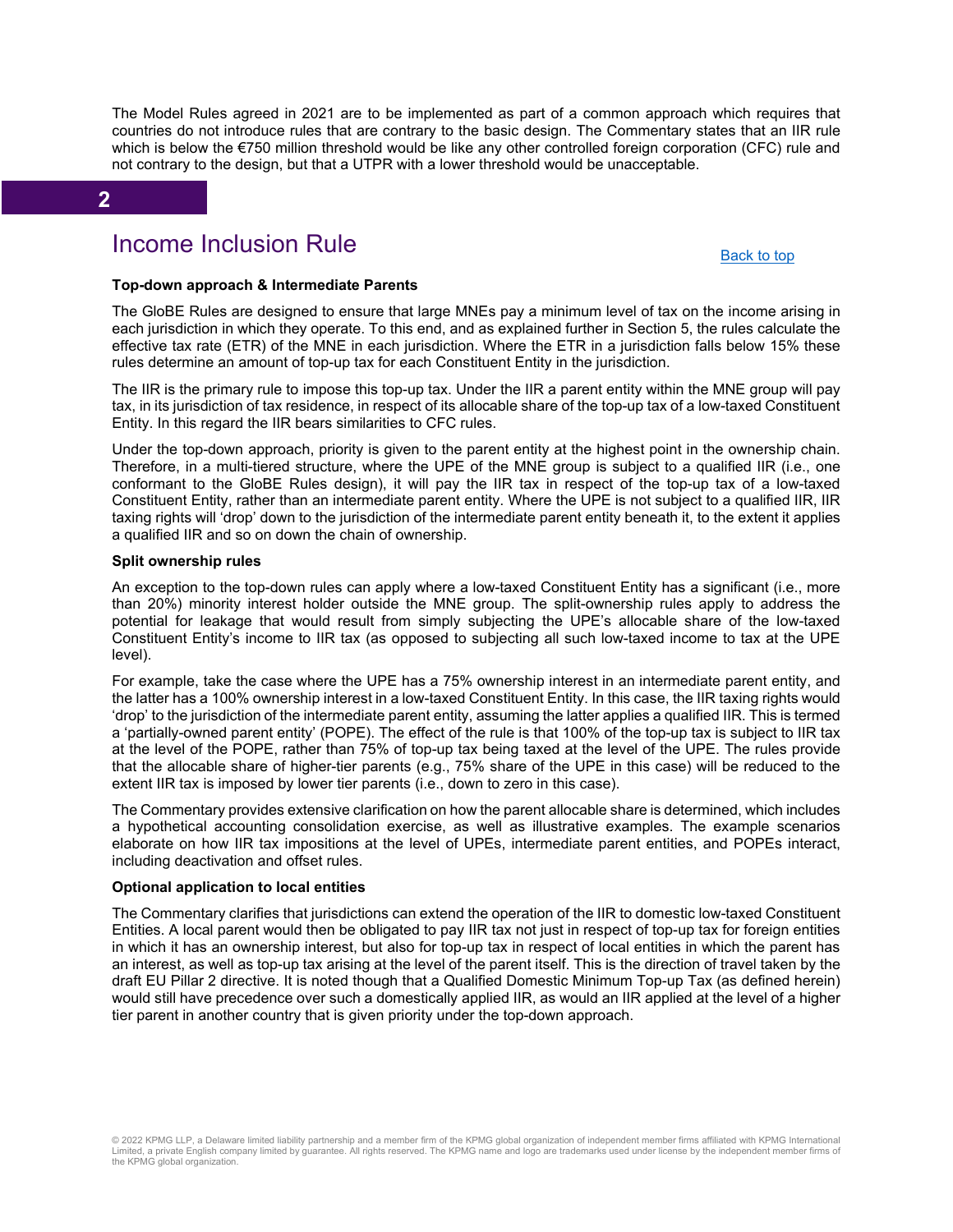# UTPR

#### [Back to top](#page-0-0)

#### <span id="page-3-0"></span>**Situations where the UTPR is applicable and top-up tax calculation**

The UTPR operates as a backstop to the IIR, to be applied where insufficient top-up tax is collected under the IIR. Importantly, the UTPR also serves the purpose of ensuring low-tax income in the UPE jurisdiction is subject to tax at the minimum rate. Central to the application of the UTPR is the determination of the Total UTPR top-up tax amount. This is an aggregate 'pool' of all the top-up tax of low-taxed Constituent Entities, across the MNE group, which is not adequately taxed by an IIR or otherwise excluded.

The amount of the top-up tax for a given low-taxed Constituent Entity for this purpose depends on whether all of the UPE's ownership interests in such low-taxed Constituent Entity are held directly or indirectly by a parent entity required to apply a qualified IIR in respect of such entity. If so, then the top-up tax in respect of such entity is reduced to zero. However, if not, then the amount of the top-up tax in respect of such entity is reduced by the amount of top-up tax brought into charge under a qualified IIR. For example, if the UPE has a 75% ownership interest in a low-taxed Constituent Entity, and the IIRs applied at the level of group parents (including POPEs) tax the full 75% of the low-taxed Constituent Entities' top-up tax, then for UTPR purposes the low-taxed Constituent Entities' top-up tax will be reduced to zero (despite 25% of the top-up tax remaining untaxed). If this is not the case (e.g., group parents subject 74% of the potential 75% to IIR, as the 1% holder is not an IIRapplying jurisdiction), then the top-up tax is not reduced to zero. Instead, the top-up tax for UTPR purposes is reduced by the amount subject to IIR (e.g., 26% remains). These core rules are accompanied by special rules.

In the case of a Joint Venture (JV), for example, the top-up tax 'ceiling' for the UTPR is the UPE's ownership interest in the JV (e.g., 50% of JV top-up tax for a 50%-owned JV). For investment entities within a group, the UTPR does not apply.

#### **Denial of a deduction or other mechanism**

The total UTPR top-up tax is allocated to jurisdictions in which the MNE Group has Constituent Entities, and which have adopted the UTPR into law (UTPR jurisdictions). It is left open to UTPR jurisdiction tax authorities how they go about ensuring that the Constituent Entities in their jurisdiction have an additional cash tax expense equal to the allocation for the fiscal year. It could be by way of denial of tax deductions of any type, including for notional expenses. Alternatively, an equivalent adjustment could be used, e.g., deemed taxable income or a new tax. Notably, the Commentary emphasizes that such measures would need to be coordinated with obligations under tax treaties.

The rules provide that to the extent that top-up tax allocations cannot be imposed as cash tax immediately, for example due to a lack of deductions that can be denied or due to significant local tax losses, the additional cash tax expense may end up arising in a subsequent year. The Commentary sets out the various scenarios in which these rules can play out, including future utilization of tax losses limited by UTPR deduction denials, or carry forward of the UTPR tax for imposition in a future year (particularly relevant where local tax losses are time limited). These are supported by illustrative examples. Filing requirements are established to track the payment of the additional cash tax over time.

The Commentary notes that UTPR jurisdictions have considerable latitude in how they allocate the UTPR burden over the Constituent Entities in a jurisdiction. This may involve making allocations to wholly owned entities first, before allocation to partly owned entities, to limit impositions on minority owners. Jurisdictions are free to set rules that can change the burden allocation among local Constituent Entities, from one year to the next, to the extent this may expedite the collection of the tax.

Jurisdictions are also free to decide what happens in situations such as an entity, originally subject to UTPR tax, leaving an MNE group – the jurisdiction could let the burden remain with the departing entity or have it reallocated to remaining group members. Given that the GloBE Information Return is filed 15 months after group fiscal year end (extended to 18 months in the first fiscal year that the MNE Group is within scope), jurisdictions may also provide for filing of amended returns by local Constituent Entities, to collect the UTPR tax for the local tax year that aligns to the relevant MNE fiscal year.

<sup>© 2022</sup> KPMG LLP, a Delaware limited liability partnership and a member firm of the KPMG global organization of independent member firms affiliated with KPMG International Limited, a private English company limited by guarantee. All rights reserved. The KPMG name and logo are trademarks used under license by the independent member firms of the KPMG global organization.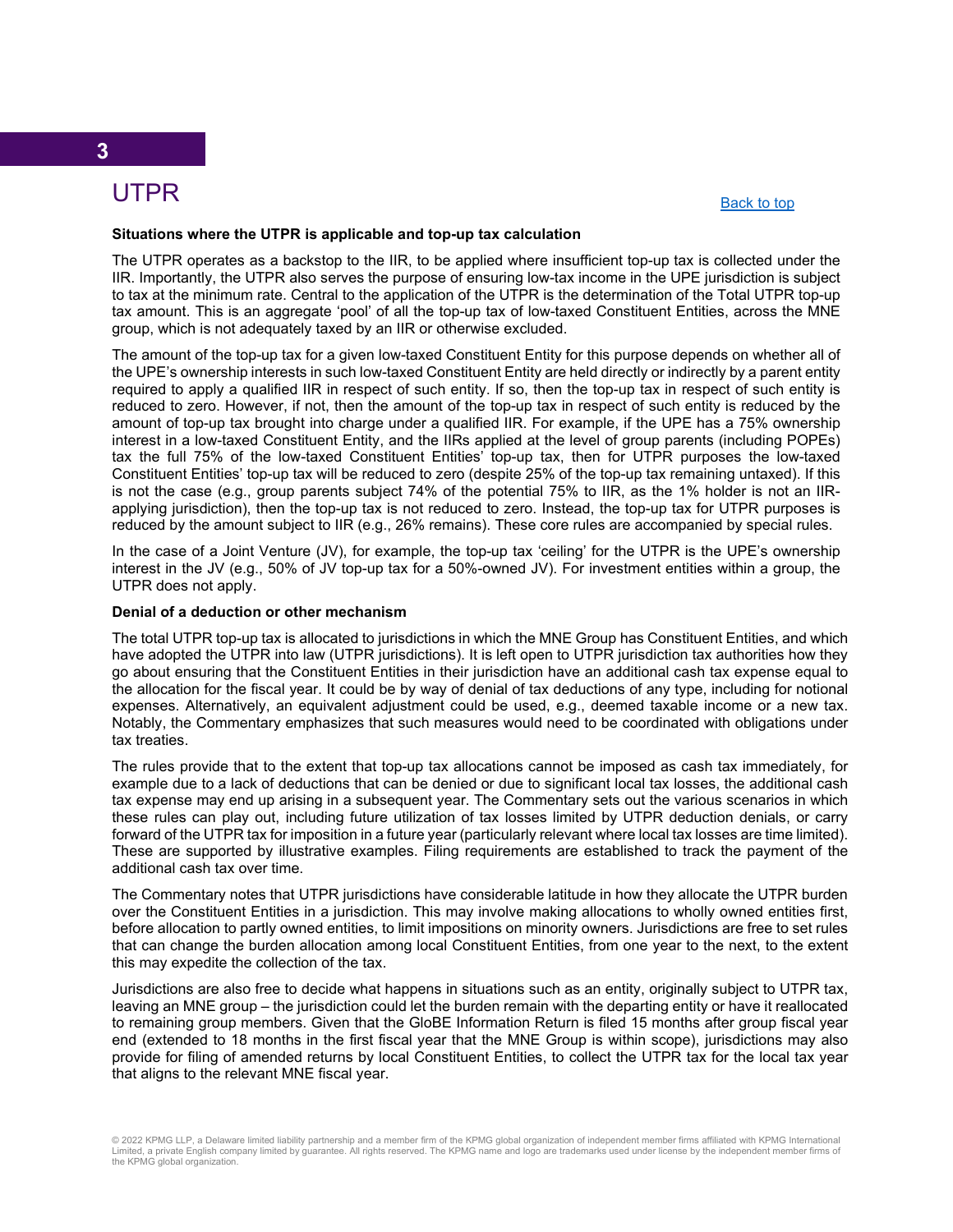#### **Allocation key for UTPR**

The allocation mechanism for the total UTPR top-up tax takes into account the relative 'substance' of Constituent Entities in UTPR jurisdictions. A given jurisdiction's UTPR percentage (i.e., the share they are allocated of the total UTPR top-up tax) is determined by calculating (i) the jurisdiction's number of employees as a proportion of the total employees in UTPR jurisdictions, and (ii) the carrying value of the tangible assets in the jurisdiction as a proportion of the total carrying value of tangible assets in all UTPR jurisdictions. Each of these proportions is given a 50% weighting in determining the UTPR percentage.

Employee numbers and tangible assets are evaluated largely in the same manner as for country-by-country reporting (CBCR), though employees will be treated as located in the jurisdiction of a Permanent Establishment to the extent the separate Permanent Establishment accounts include the relevant payroll. The Commentary provides further detail on the determinations, such as allocating employees and assets of flow through entities, though notes that additional guidance will need to be developed under the GloBE Implementation Framework (e.g., with regard to staff working in multiple jurisdictions).

An important feature of the allocation key is that if a UTPR jurisdiction does not fully collect the top-up tax allocated to them for a given fiscal year (by imposing additional cash tax), then their UTPR percentage is reduced to zero for subsequent periods until the amount from the previous years has been imposed. This would mean that a UTPR jurisdiction is incentivized to impose UTPR top-up tax allocations expeditiously, to avoid loss of allocations in future years which would otherwise be shared amongst other jurisdictions. The Commentary provides illustrative examples.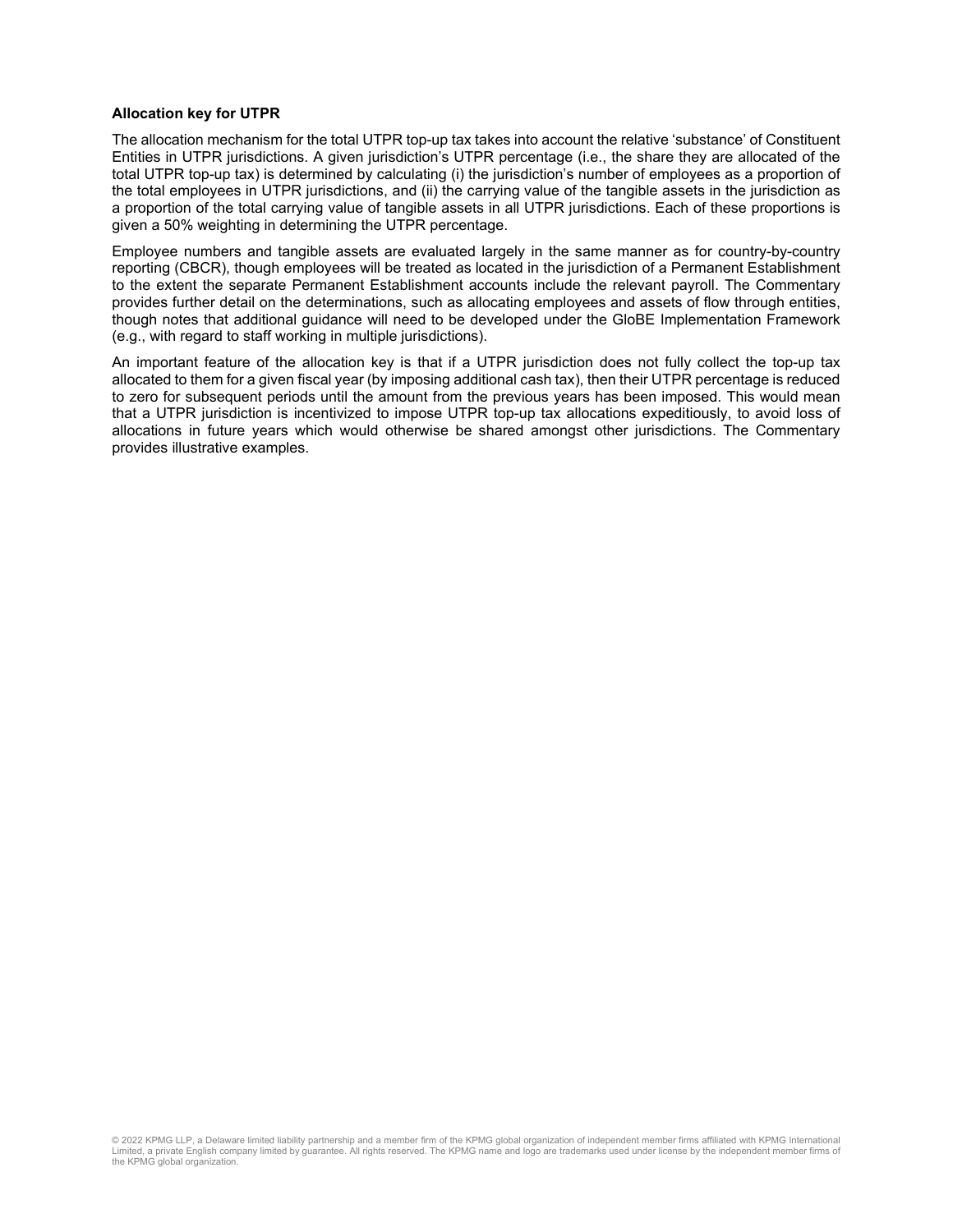# Covered Taxes

#### [Back to top](#page-0-0)

#### <span id="page-5-0"></span>**Taxes on income and adjustments**

For each fiscal year, the ETR for a jurisdiction is determined as the total adjusted covered taxes for the Constituent Entities in a jurisdiction, divided by the net GloBE income or loss of the jurisdiction. The starting point for Constituent Entity adjusted covered taxes is the current tax expense accrued in the Constituent Entity financial accounts in respect of covered taxes – this is then subject to various adjustments (including in respect of deferred taxes). This makes it important to understand (i) the meaning of covered taxes and (ii) the nature of the various adjustments.

Covered taxes are defined to include taxes recorded in respect of a Constituent Entities' net income, as well as taxes in lieu of a corporate income tax (e.g., withholding tax on foreign income), taxes imposed under eligible distribution tax systems and on retained earnings and corporate equity (e.g., Zakat in Saudi Arabia). The Commentary provides further detail on the assessment of whether a tax is covered, noting for example that Pillar One Amount A tax and STTR tax will be covered taxes, while digital services taxes are not.

The adjustments made to the current tax expense number include reductions for amounts related to excluded income. Examples include, dividends received other than those in respect of a short-term portfolio shareholding, uncertain tax positions, accrued taxes not paid within 3 years, and adjustments for certain refundable tax credits. There is also a mechanism to address temporary differences, which draws on deferred tax accounting, with several adjustments. The Commentary provides illustrative examples on these adjustments.

Specific provisions also deal with post-filing adjustments to Constituent Entities covered tax liabilities; this can trigger recalculation of prior year ETRs and top-up tax amounts.

#### **Allocation of taxes between Constituent Entities**

In arriving at adjusted covered taxes it is sometimes necessary to allocate some covered taxes from one Constituent Entity to another.

For example, withholding taxes suffered on a distribution received by a recipient Constituent Entity and recorded in its accounts, will be allocated to the distributing Constituent Entity as its covered tax. Specific provisions cover Constituent Entity to Constituent Entity allocations for Permanent Establishments and hybrid entities (both treated as Constituent Entities) as well as in relation to CFC and transparent entity taxes. The Commentary provides further detail on how these allocations are to be performed but notes that, in view of the specificities of certain country's tax regimes, common allocation methodologies will need to be further developed under the GloBE Implementation Framework.

The pushdown of taxes in respect of passive income earned by CFC and hybrid entities is capped. The policy justification for this capping mechanism is unclear, but as explained in the Commentary, the intent is to limit the ability to blend taxes paid on that passive income in the Constituent Entity-owner's high tax jurisdiction with other income arising in the low-tax jurisdiction.

#### **Deferred tax to address timing differences**

As noted above, a key step in arriving at the number for Constituent Entity adjusted covered taxes is the adjustment for deferred tax. This is intended to address the ETR volatility that would otherwise arise due to accounting (book) to tax differences. Carryforward tax losses are also effectively dealt with by means of deferred tax assets. While the calculation of the number for inclusion in Constituent Entity adjusted covered taxes starts with the Constituent Entity's accounting deferred tax expense accrued, there are a number of adjustments required. There are also special transitional rules for deferred tax attributes existing when an MNE Group first comes within the scope of the GloBE Rules.

Deferred tax attributes must be recast at the 15% rate, where calculated using a tax rate in excess of 15%. Furthermore, deferred tax assets calculated at a lower rate may be recast up to 15%, to the extent they relate to GloBE losses in order that these losses adequately offset any top-up tax otherwise due in respect of an equal amount of income earned in the future in such jurisdiction. Any deferred tax valuation allowances made must be reversed, as well as any adjustments made in response to changes in tax rates. Deferred tax recorded in respect of tax credits or uncertain tax positions must be removed.

© 2022 KPMG LLP, a Delaware limited liability partnership and a member firm of the KPMG global organization of independent member firms affiliated with KPMG International Limited, a private English company limited by guarantee. All rights reserved. The KPMG name and logo are trademarks used under license by the independent member firms of the KPMG global organization.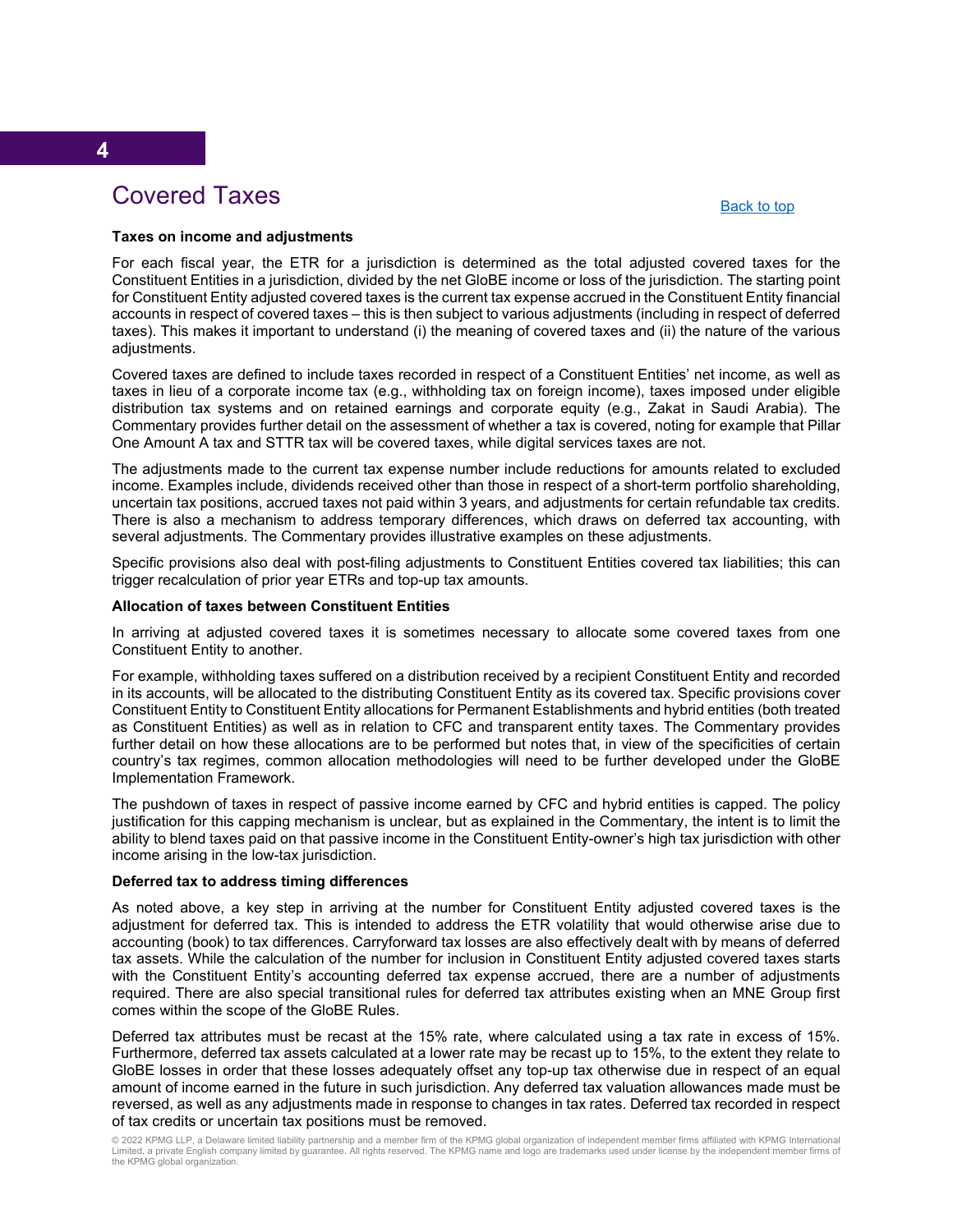Where a deferred tax liability, initially reflected in Constituent Entity adjusted covered taxes, does not reverse within 5 years, then this must be reversed out and a retrospective ETR recalculation performed; alternatively, the Constituent Entity can choose not to include it in covered taxes in the first instance. However, for a prescribed list of deferred tax liabilities, this 5-year reversal rule does not apply.

There is also a special 'alternative' regime that can be used (on election and made on a jurisdiction-by-jurisdiction basis) in lieu of these deferred tax provisions. It provides for the calculation of a deemed deferred tax asset for certain losses at the minimum rate and its carry forward for inclusion in adjusted covered taxes. This may be particularly relevant for no/low tax jurisdictions.

The Commentary provides additional insights on how the deferred tax provisions are to apply. It indicates, for example, that deferred tax liabilities must be tracked on an item basis to see if they reverse within 5 years, though it remains to be seen if the GloBE Implementation Framework guidance may allow for category level tracking.

The Commentary confirms (including with an illustrative example) that article 4.1.5 can cause top-up tax to be payable for a jurisdiction where the Constituent Entity is in a loss position for the relevant year. This situation arises where the entity has, in tandem with a GloBE loss, a permanent benefit for tax purposes such as an enhanced deduction. The Commentary also explains how local tax loss carry backs are to interact with the deferred tax provisions.

© 2022 KPMG LLP, a Delaware limited liability partnership and a member firm of the KPMG global organization of independent member firms affiliated with KPMG International Limited, a private English company limited by guarantee. All rights reserved. The KPMG name and logo are trademarks used under license by the independent member firms of the KPMG global organization.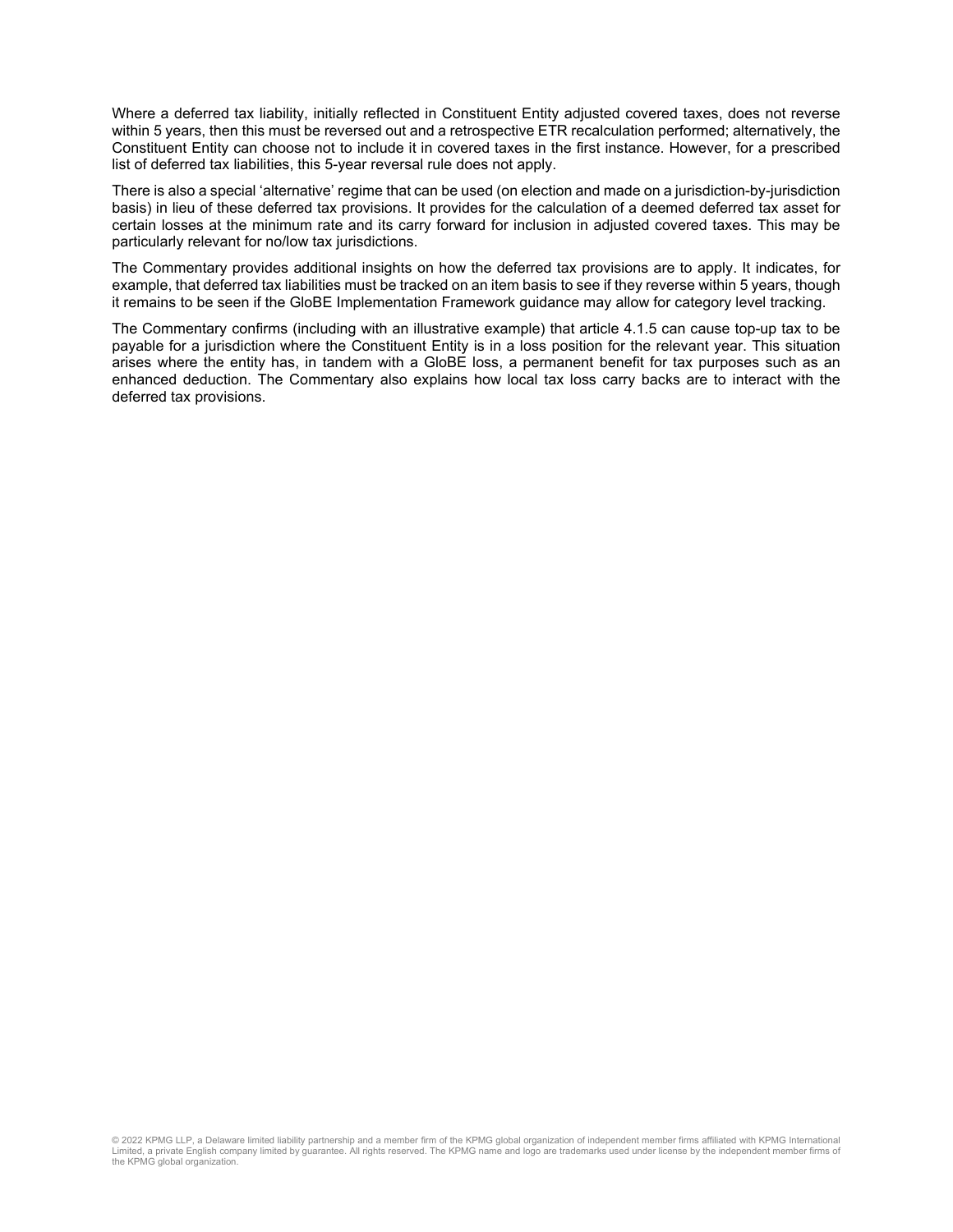#### [Back to top](#page-0-0)

# <span id="page-7-0"></span>Effective Tax Rate – Normal Cases

The GloBE rules prescribe that the ETR of the MNE Group for a jurisdiction with Net GloBE Income is calculated for each Fiscal Year. The ETR of the MNE Group for a jurisdiction is equal to the sum of the Adjusted Covered Taxes of each Constituent Entity located in the jurisdiction (numerator) divided by the Net GloBE Income of the jurisdiction for the Fiscal Year (denominator). For the purposes of this rule, each Stateless Constituent Entity shall be treated as a single Constituent Entity located in a separate jurisdiction.

#### **Calculation of Net GloBE Income**

The Net GloBE lncome of a jurisdiction for a Fiscal Year is the positive amount, if any, computed in accordance with the following formula:

*Net GloBE Income = GloBE Income of all Constituent Entities from that jurisdiction - GloBE Losses of all Constituent Entities from that jurisdiction.*

GloBE income of each Constituent Entity is defined as the financial accounting net income or loss determined for the Constituent Entity for the Fiscal Year adjusted for certain specific items.

Two of the most notable adjustments are in respect of stock-based compensation expense and the treatment of certain "qualified refundable tax credits." As relevant to stock-based compensation, the Model Rules allow Constituent Entities to make an election (that applies to all Constituent Entities in a jurisdiction) to substitute the amount allowed as a deduction in the computation of its taxable income for the amount expensed in its financial accounts. The intent of this rule seems to be to prevent top-up tax arising in respect of book-to-tax differences associated with stock-based compensation plans.

With respect to refundable tax credits, the Model Rules provide that qualified refundable tax credits (generally refundable tax credits that require the portion of which has not already been used to reduce covered taxes be paid as cash or cash equivalents within four years) be treated as income, whereas other nonqualified refundable tax credits are instead treated as offsets to covered tax expense. The assessment of whether a credit is refundable for purposes of the GloBE Rules is made on an objective, rather than taxpayer-specific, basis. If the tax credit regime provides for only a partial refund, such that only a fixed portion is refundable, then the refundable portion of the credit may be treated as a qualified refundable tax credit, provided that it will become refundable within four years from when the conditions for granting the credit are met. Although the Model Rules do not explicitly address government grants, such grants would generally be included in GloBE Income based on general financial accounting principles.

Adjusted Covered Taxes and GloBE Income or Loss of Constituent Entities that are Investment Entities are excluded from the determination of ETR and the determination of Net GloBE Income and dealt with separately under special rules.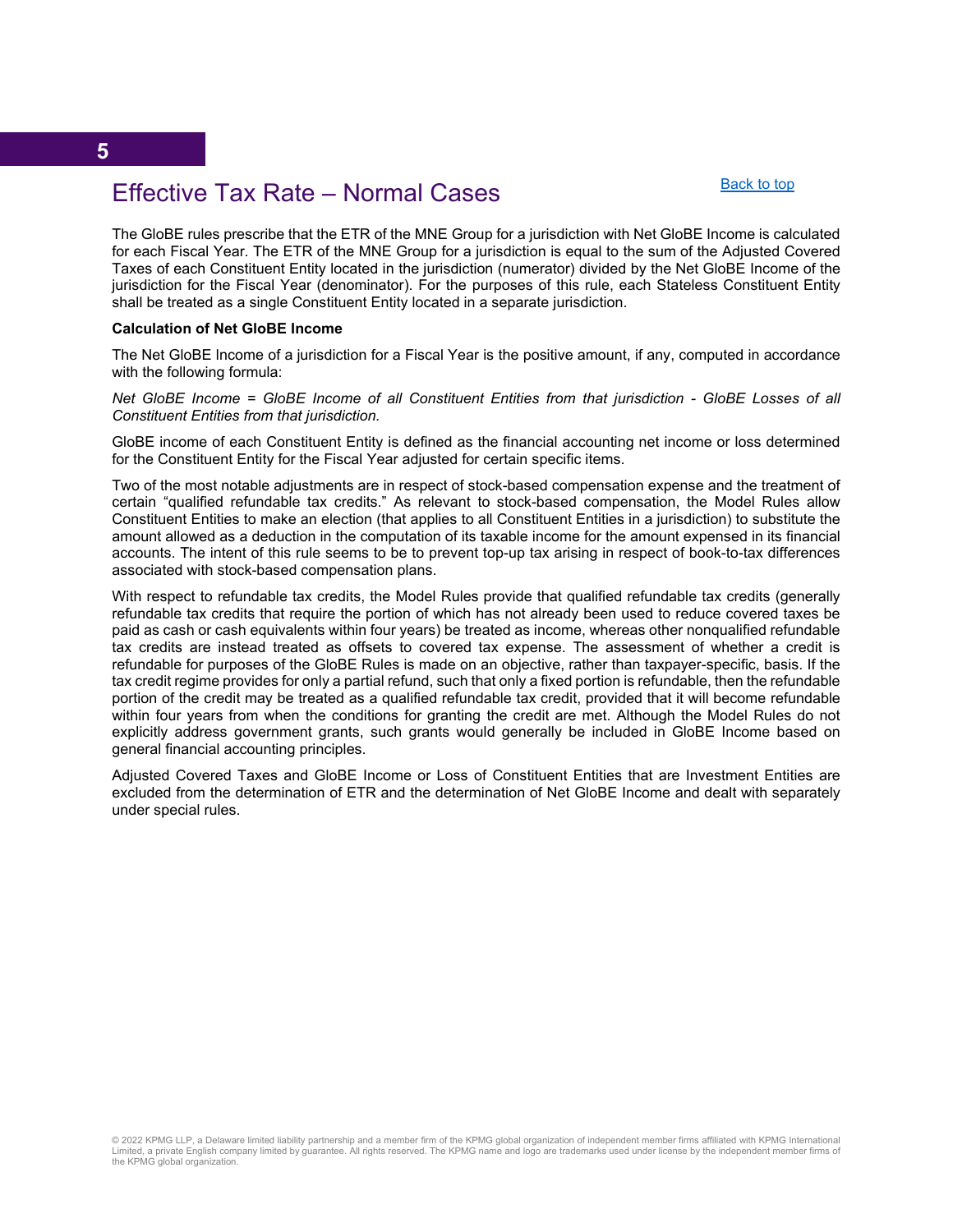[Back to top](#page-0-0)

## <span id="page-8-0"></span>Effective Tax Rate – Special Cases

#### Adjustments to the calculation of the GloBE ETR to account for certain special circumstances.

#### **Constituent Entities joining and leaving a group**

Under the Model Rules, and as elaborated in the Commentary, special provisions apply to disposals and acquisitions of a controlling interest in an entity (target) that results in such entity becoming or ceasing to be a Constituent Entity of an MNE Group. The Commentary explains that because the GloBE rules are drafted as if the MNE Group and its Constituent Entities will continue in a steady state, the rules for acquisitions and dispositions are included to ensure that the results of the target are properly reflected in the consolidated financials of both the acquiring and disposing MNE Group.

In general, a target is treated as a member of a group in an acquisition year if any portion of its assets, liabilities, income, expenses, or cash flows are reflected on a line-by-line basis in the consolidated financial statements of the UPE for the year. As a result, a Constituent Entity may be considered a member of two MNE Groups in the year of an acquisition. In the acquisition year, only the target's income and taxes that are reflected in the UPE's consolidated financial statements are considered for GloBE purposes. Further, in the year of acquisition, the target may be required to apply the IIR of its jurisdiction in respect of low-taxed constituent entities in both MNE Group's if it is a parent entity in respect of such low-taxed entities and the relevant UPEs of each group are not subject to qualified IIRs.

As provided in the Model Rules, the target's income and taxes (during the acquisition year and all succeeding years) are determined using the historical carrying value of its assets and liabilities, rather than the fair market value, as permitted under the financial accounting rules of certain jurisdictions. The Commentary explains that these rules related to the carrying value are necessary to align the treatment of the seller and the buyer, to prevent gain and loss with respect to the target's assets from going untaxed under the GloBE Income and Loss computation rules, and to provide consistency as the domestic laws of the Inclusive Framework jurisdictions may not provide for purchase accounting adjustments. This rule applies regardless of whether the acquisition took place before the effective date of the GloBE Rules, with a limited exception for acquisitions occurring prior to December 1, 2021.

For purposes of applying the substance-based exclusion, the amount of payroll costs taken into account reflect only those included in the MNE Group's financial statements and the carrying value of the target's assets (which solely for this purpose does take into account purchase accounting adjustments) is adjusted based on the period during which the target was a member of each MNE Group. The annex to the Commentary provides an example of the application of these rules. In the example, a MNE Group (the "disposing group") sells a Constituent Entity ("target") that owns an asset to another MNE Group (the "acquiring group"). Consistent with the rules for allocating the carrying value of an asset, the example illustrates that target's asset carrying value is proportionately allocated between the disposing group and acquiring group based on the time period that each owned target during the fiscal year of the sale.

Moreover, for purposes of applying the deferred tax accounting rules:

- a) Deferred tax items, except for certain losses for which an election has been made, that transfer from the disposing MNE Group to the acquiring MNE Group are taken into account by the acquiring MNE Group as if the acquiring MNE Group controlled the target when those deferred items arose;
- b) From the perspective of the disposing MNE Group, the target's deferred tax liabilities are deemed to have fully reversed (as relevant to the 5-year reversal requirement for deferred tax liabilities);
- c) From the perspective of the acquiring MNE Group, the target's deferred tax liabilities are treated as arising in the acquisition year, and if the deferred tax liability does not reverse within 5 years of the acquisition year, it is treated as a reduction to covered taxes in the recapture year, rather than the year the deferred liability arose.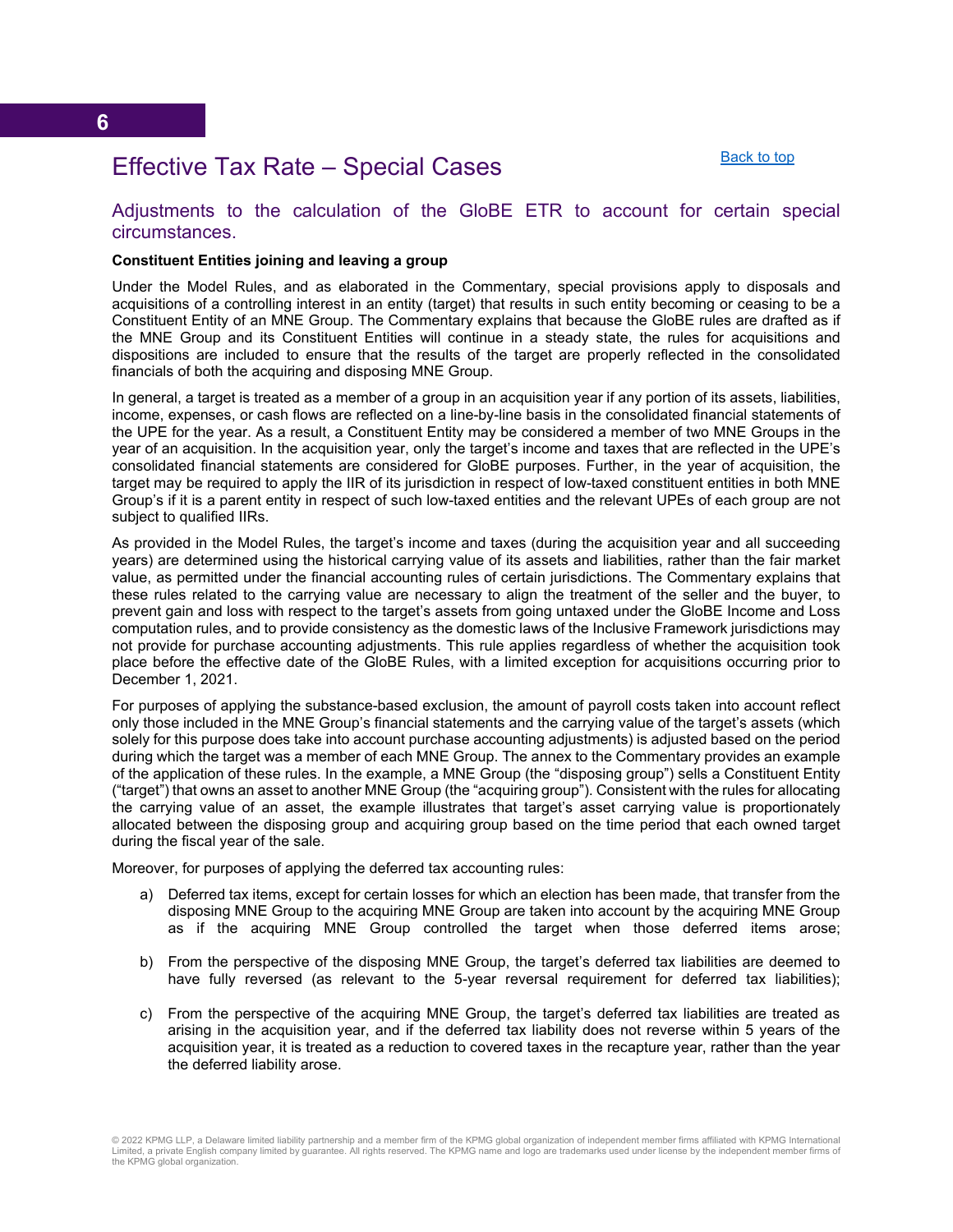#### **Transfers of assets and liabilities and certain reorganizations**

The Model Rules provide separate provisions that govern a Constituent Entity's disposition or acquisition of assets and liabilities. In the case of a disposition of assets and liabilities, the disposing entity will include the gain or loss on the disposition in its GloBE Income or Loss and the acquiring entity will determine its GloBE Income or Loss using the acquiring entity's carrying value of the assets and liabilities under the accounting standard used in the UPE's consolidated financial statements. Note that, for these purposes, the Model Rules treat an acquisition or disposal of a controlling interest in a Constituent Entity as a disposal of the assets and liabilities if the target's jurisdiction taxes the transaction as a deemed transfer of assets and liabilities.

The Commentary indicates that the intent of this rule is to align, for GloBE purposes, the amount realized by the disposing entity with the acquiring entity's adjusted carrying value for financial accounting purposes. Thus, unlike the results discussed above that apply in the case of a disposition of a controlling ownership interest in a Constituent Entity, a disposition of assets and liabilities generally does not result in inconsistencies in the treatment of the buyer and seller and the risk of gain or loss on the acquired assets from being taken into account under the GloBE rules upon a future disposition.

Consistent with this intent, the disposing entity's GloBE Income or Loss generally will exclude any amount realized as part of a "GloBE Reorganization", and the acquiring entity will inherit the disposing entity's carrying values of the acquired assets and liabilities (except to the extent of gain recognized). This result is consistent with the rules described above for acquisitions and disposals of ownership interest in a Constituent Entity in which the target does not recognize gain or loss upon the disposition.

A GloBE Reorganization is generally a transfer of assets and liabilities such as a merger, demerger, liquidation, or similar transaction where (i) the consideration for the transfer is in whole or significant part equity interests issued by the acquiring entity (or the target entity in the case of a liquidation); (ii) the disposing entity's gain or loss on the assets is not taxed in whole or in part; and (iii) the tax laws of the jurisdiction of the acquiring entity requires the acquiring entity to compute taxable income using the disposing entity's tax basis in the assets. If certain non-qualifying consideration is received pursuant to the GloBE Reorganization, however, the disposing entity's GloBE Income or Loss will include the associated gain or loss and the acquiring entity's carrying value will be adjusted consistent with local tax rules.

Additionally, in certain instances, an election is available that would allow a Constituent Entity to make certain adjustments and use the fair value of assets or liabilities on a go-forward basis provided it recognizes GloBE income or loss in respect of such assets and liabilities.

#### **Multi-Parented MNE Groups**

If two or more MNE Groups meet the definition of a Dual-listed Arrangement or a Stapled Structure, then the MNE Groups will be treated as a single MNE Group (Multi-Parented MNE Group) and Entities and Constituent Entities of each Group will be treated as members of a single Group. A "Stapled Structure" is an arrangement under which 50% or more of the Ownership Interests in the UPEs of each separate Group are "stapled" together (i.e., combined through their form of ownership, restrictions on transfer, or other terms and conditions that precludes separate transfer or trading) as if they were the Ownership Interests of a single Entity. A "Dual-listed Arrangement" is an arrangement whereby the UPEs combine their businesses through contract (rather than ownership) and the activities of the combined groups are collectively managed as if carried out by a single economic entity, despite that the Groups may trade independently. In addition to the foregoing, under a Stapled Structure and a Dual-listed arrangement, the UPEs must prepare consolidated financial statements in which the Groups are presented as a single economic unit.

For purposes of determining the composition of the Multi-Parented MNE Group, the Model Rules treat each Entity of either MNE Group as an Entity of the Multi-Parented MNE Group, including when applying the consolidated revenue threshold. The Model Rules also treat any Entity, except an Excluded Entity, as a Constituent Entity of a Multi-Parented MNE Group, if such Entity is consolidated on a line-by-line basis with the Multi-Parented MNE Group, or its Controlling Interests are held by Entities of such Multi-Parented MNE Group. This two-pronged test for determining when an Entity is a Constituent Entity of a Multi-Parented MNE Group is intended to expand the definition of Constituent Entity to include those Entities that would not meet the Constituent Entity definitional requirements if each MNE Group were tested on a standalone basis, but where such definitional requirements are met when the MNE Groups are tested on a combined basis.

The Consolidated Financial Statements of the Multi-Parented MNE Group are those referred to in the definition of Stapled Structure or Dual-listed Arrangement that present the Group as a single economic unit. As applied to Multi-Parented MNE Groups, references in the Model Rules to the accounting standard of the UPE are deemed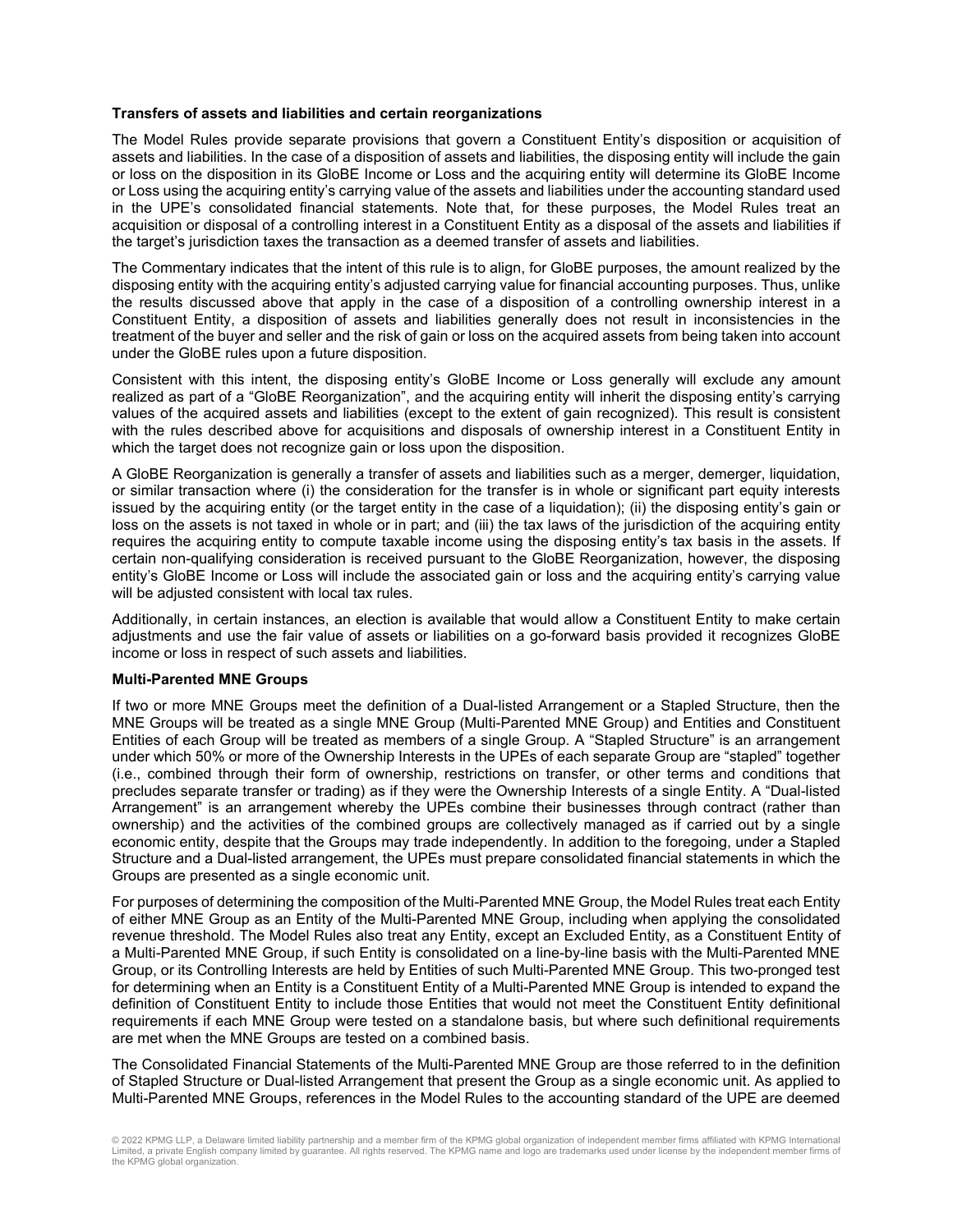to be the accounting standard used to prepare the Multi-Parented MNE Group's Consolidated Financial Statements.

The UPE of each Group is treated as a UPE under the Model Rules, such that the Multi-Parented MNE Group will have two or more UPEs that must each apply the IIR in the jurisdiction in which each is located with respect to each's Allocable Share of the Top-Up Tax of Low-Taxed Constituent Entities. While the split ownership rules are also applicable, the determination of whether an Entity is a POPE must take into account the UPE's Ownership Interests in an Entity on a combined basis. Accordingly, an Entity that would meet the ownership requirements to be treated as a POPE for a stand-alone MNE Group will not be treated as a POPE if the Multi-Parented MNE Group, on an aggregate basis, held 80% or greater of the Ownership Interests of such Entity.

If only one UPE of the Multi-Parented MNE Group is subject to a Qualified IIR, then the application of the topdown approach will depend on the Multi-Parented MNE Group's legal holding structure. For instance, if a UPE that is subject to a Qualified IIR has an Ownership Interest in an Intermediate Parent Entity, then such UPE and not the Intermediate Parent Entity will apply the IIR provided that the other UPE that is not subject to a Qualified IIR does not hold any of the Ownership Interest in the Intermediate Parent Entity. Alternatively, if an Intermediate Parent Entity is at least partially owned by a UPE that is not subject to a Qualified IIR, then the Intermediate Parent Entity is required to apply the IIR based on its Allocable Share of the Top-Up Tax of the low-taxed Constituent Entity and the other UPE that is subject to a Qualified IIR would reduce its Allocable Share of the Top-Tax of the low-taxed Constituent Entity.

With respect to the UTPR, all the Constituent Entities located in an implementing jurisdiction are to apply the UTPR, taking into account all relevant members of the Multi-Parented MNE Group. Accordingly, an Entity that would otherwise be a Constituent Entity of only one of the MNE Groups can be required to apply the UTPR with respect to an amount of Top-up Tax of a Constituent Entity of the other MNE Group.

Finally, both UPEs must submit the GloBE Information Return, unless a single Designated Filing Entity is appointed, which could be one of the UPEs or another Constituent Entity of the Multi-Parented MNE Group. Each GloBE Information Return must include information as if all of the MNE Groups were a single MNE Group.

#### **Equity method accounting**

The financial accounting net income or loss and covered taxes of an entity that is not a Constituent Entity are generally excluded from the application of the GloBE Rules to the MNE Group. Financial accounting standards typically require "equity method accounting", in which an owner includes its proportionate share of the Entity's after-tax income or loss in the computation of its Financial Accounting Net Income or Loss when the MNE Group holds a significant but non-Controlling Interest in an Entity, ordinarily between 20% and 50% of the equity interests in an Entity.

Accordingly, the Model Rules generally require adjustments to Financial Accounting Net Income or Loss to exclude amounts otherwise included under the equity method of accounting when computing GloBE Income or Loss. Equity method income or loss is excluded from the computation of GloBE Income or Loss without regard to whether the owner has included any such amount in its taxable income computation under its relevant tax law. For example, income or loss under the equity method is removed from the owner's GloBE Income or Loss computation even if the Entity is treated as a Tax Transparent Entity (such as a partnership) in the owner's tax jurisdiction. Likewise, covered taxes attributable to income under the equity method are removed when determining the owner's GloBE ETR.

Note that certain entities subject to the equity method of accounting that are more than 50% owned by an MNE Group may be treated as JVs under the Model Rules and thus Top-Up Tax may be required in respect of such entities under the rules applicable to JVs.

#### **Treatment of Flow-Through Entities, Hybrids and JVs**

The manner in which the GloBE Rules apply to a MNE Group's investment in flow-through entities, hybrids, and JVs depends in the first instance on whether the financial results of such entity are consolidated with those of the MNE Group, rendering such entity a Constituent Entity.

If such entity is a Constituent Entity, the general rules for computing financial accounting net income or loss and covered taxes would apply, with special rules to address fiscally transparent Constituent Entities. If a Constituent entity is fiscally transparent in its or its owner's jurisdiction, the financial accounting net income or loss (and the corresponding covered taxes) of the Constituent Entity that is fiscally transparent in its or its owner's jurisdiction is allocated to a particular jurisdiction (or a permanent establishment thereof, as applicable) based on the tax treatment of the entity in its jurisdiction and in the jurisdiction of each Constituent Entity-owner.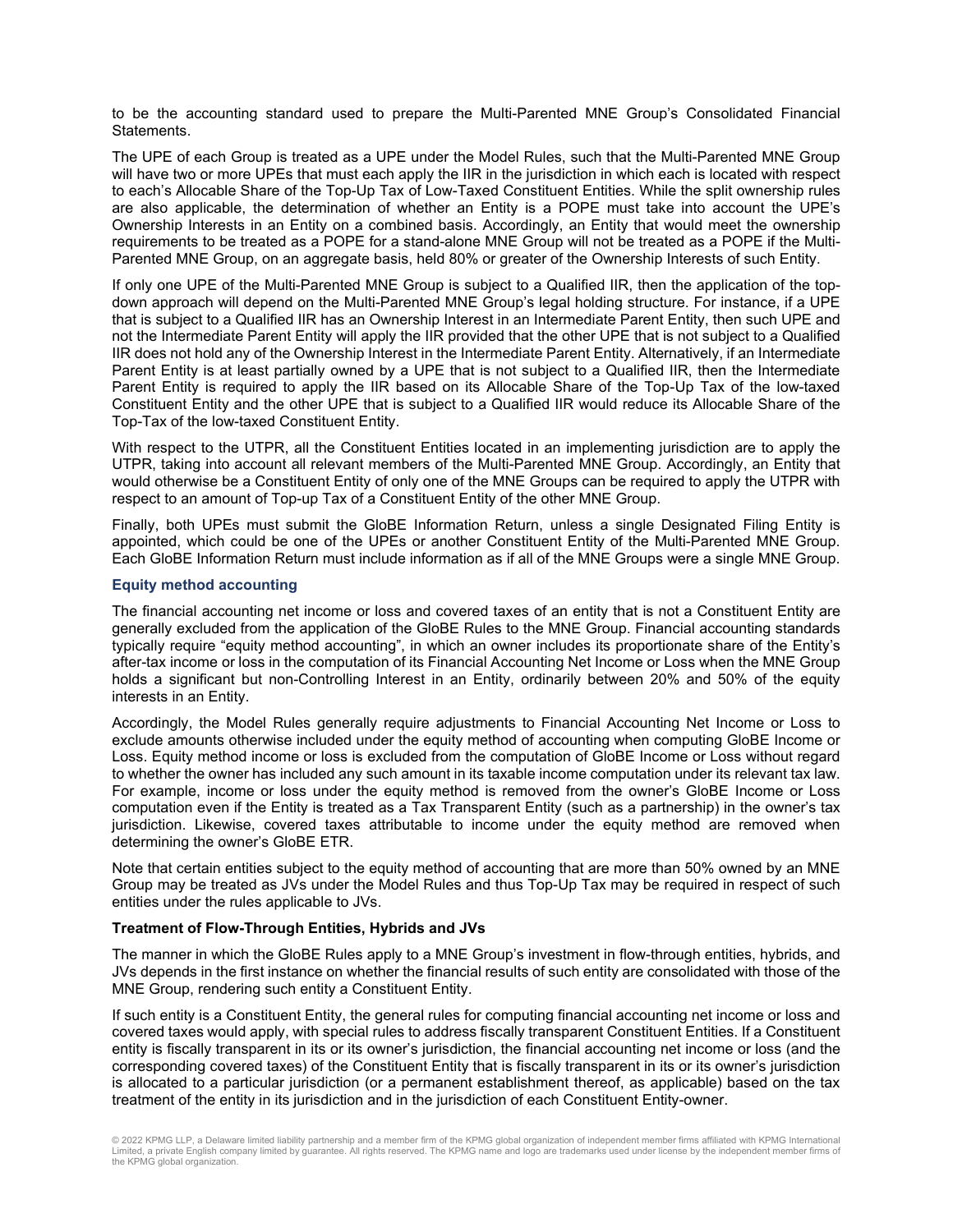The allocation of the financial accounting net income or loss and covered taxes of such an entity is done separately for each ownership interest in the entity because the treatment of such entity as transparent or not may vary across jurisdictions of its Constituent Entity-owners. A flow-through entity may be a tax transparent entity or a reverse hybrid entity depending on the treatment of such entity in the jurisdiction of its owner. For example, the income and taxes of a tax transparent entity (i.e., an entity treated as fiscally transparent in its jurisdiction as well as that of its owner) generally are assigned to the jurisdiction of such owner, while the income and taxes of a reverse hybrid entity are treated as stateless and tested separately.

The GloBE Income or Loss and covered taxes of a hybrid entity generally are allocated to the hybrid entity, including any covered taxes contained in the financial accounts of a Constituent Entity-owner of a hybrid entity in respect of income or loss of the hybrid entity.

The Commentary clarifies that an entity may be considered fiscally transparent with respect to some, but not all, of its items of income, expenditure, profit, or loss. To illustrate this point, the Commentary provides an example of a trust that is subject to tax in its jurisdiction of creation except to the extent of income attributable to its beneficiary. In such case, the trust would only be considered fiscally transparent to the extent of the income attributable to the beneficiary, but not with respect to its other items of income.

The financial accounting net income or loss and covered taxes of fiscally transparent entities that are not Constituent Entities generally are excluded from the application of the GloBE Rules to the MNE Group. However, if a fiscally transparent entity is not a Constituent Entity but qualifies as a JV, special rules would apply to the income and taxes of the JV and its consolidated subsidiaries ("JV subsidiaries" and together, a "JV group"). For this purpose, the Model Rules define a JV as an entity in which the UPE holds, directly or indirectly, at least 50% of the ownership interests of such entity, and the results of such JV are included in the financial statements of the MNE Group under the equity method of accounting, subject to certain exclusions.

Significantly, the Commentary acknowledges that this definition departs from the definition commonly used in accounting rules under which a less than 50-percent owned entity may still be considered a JV for such purposes. Additionally, the Commentary explains that while a MNE Group may also own other minority interests in entities that are considered "JVs" or "associates" under accounting rules based on the MNE Group's significant influence over the entity, such entity – because it would not meet the 50% threshold – would not be subject to the special rules for JVs.

The Commentary specifies that in computing the jurisdictional ETR of members of a JV Group, the JV group's (rather than the MNE Group's) accounting standards would apply. Moreover, the GloBE income or loss and covered taxes of members of a JV group are not blended with the GloBE income or loss and covered taxes of other Constituent Entities of the MNE Group for purposes of computing the relevant jurisdictional ETR. Nevertheless, the Commentary clarifies that covered taxes recorded in the financial accounts of Constituent Entities within the MNE Group that are recognized with respect to GloBE income or loss of the JV group members should be taken into account for purposes of determining the jurisdictional ETR of members of the JV Group.

A Parent Entity holding (directly or indirectly) ownership interests in a member of the JV group would apply the IIR with respect to its allocable share of the top-up tax of such member (in accordance with the general IIR rules, including the "top-down" approach and split-ownership rules). The Commentary provides an example where an MNE Group owns 50% of a JV that is a low-taxed Constituent Entity with a Top-Up Tax of 100. The MNE Group's allocable share of such top-up tax is therefore 50.

The UPE's allocable share of the top-up tax of all members of the JV group (the "JV Group top-up tax") would then be reduced by the amount of top-up tax included by a Parent Entity under an IIR, and any remaining amount of JV Group Top-Up Tax would be added to the total UTPR Top-Up Tax and allocated to members of the MNE Group in accordance with the general rules.

© 2022 KPMG LLP, a Delaware limited liability partnership and a member firm of the KPMG global organization of independent member firms affiliated with KPMG International Limited, a private English company limited by guarantee. All rights reserved. The KPMG name and logo are trademarks used under license by the independent member firms of the KPMG global organization.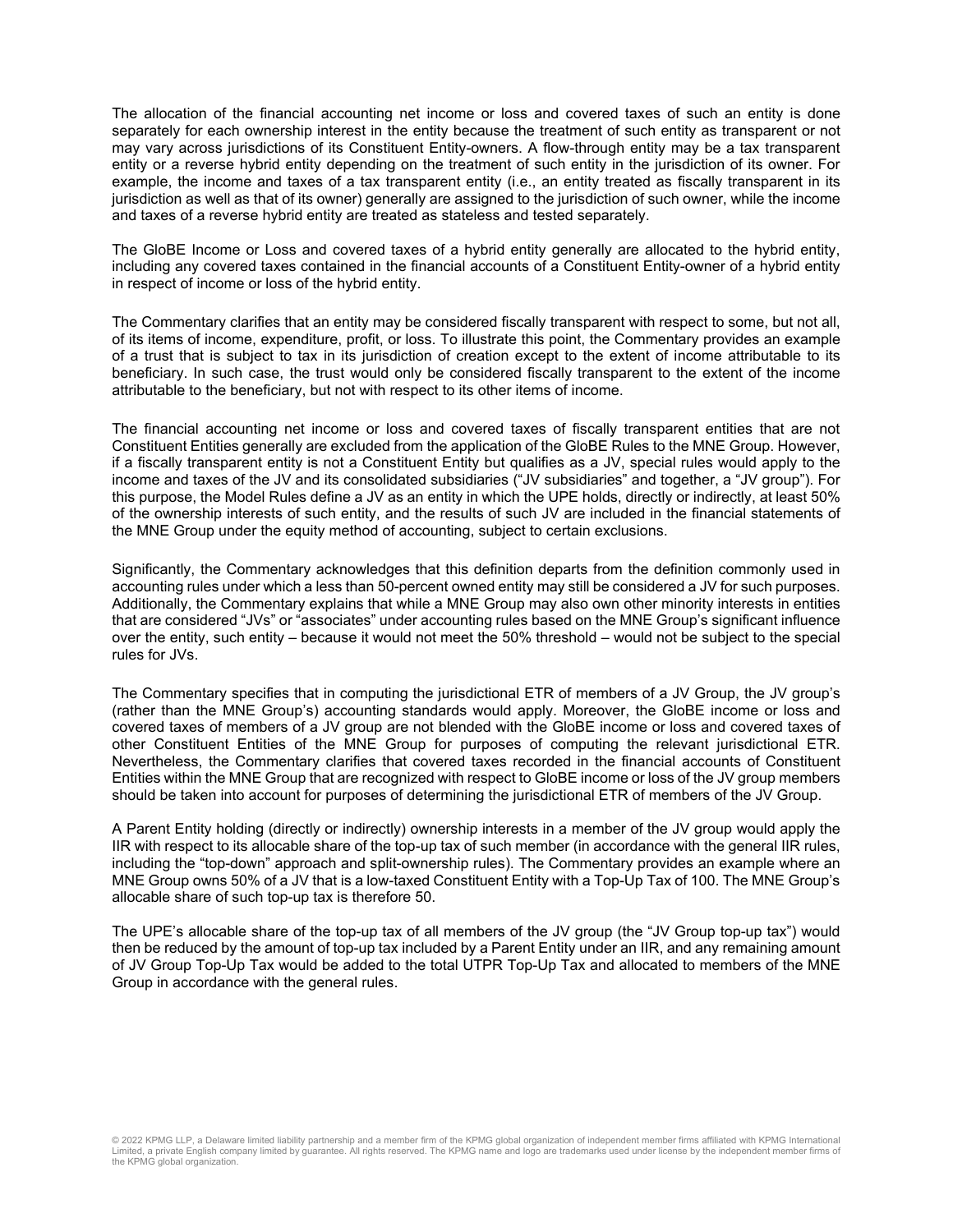[Back to top](#page-0-0)

# <span id="page-12-0"></span>Substance-based Income Exclusion

The GloBE rules provide for a substance carve-out based on the return to payroll and tangible assets.

#### **Calculating the Substance-based Income Exclusion**

The Substance-based Income Exclusion will reduce the amount of GloBE income to which the top-up tax percentage is otherwise applied.

The payroll component is based on determining the payroll costs of employees of the relevant MNE entity. A wide concept of employees is adopted and must include independent contractors who are natural persons or employed by an employment company whose daily activities are directed by the MNE entity, but not employees of a corporate contractor providing goods or services.

The rules look to where the activities of an employee take place and not the location of the employer. The Commentary states consideration will be given to the development of administrative guidance to address the situation where employees work in another jurisdiction or multiple jurisdictions. Payroll costs (apart from payroll costs capitalized into tangible assets) are also widely defined and include employee benefits, certain pension fund payments and related taxes, and stock-based compensation.

The tangible asset component is based on the carrying value in the Financial Accounts (with certain safeguards) of plant, property, equipment, land use rights and land (excluding land held for development). There are special rules for self-constructed assets, natural resources, and leased assets which aim at equivalent treatment. Special rules will be developed for tangible assets that are used in more than one jurisdiction.

The amount of the Substance-based Income Exclusion is the sum of a percentage applied to the payroll and tangible asset components. For the payroll component, the percentage starts at 10% and declines by 0.2 percentage points per year for the first 5 years to 9%, and then by 0.8 percentage points per year to reach 5% after 10 years. For the tangible asset component, the percentage starts at 8% and declines by 0.2 percentage points per year for 5 years to reach 7% and then by 0.4 percentage points for 5 years to also reach 5% after 10 years.

The Commentary states that the Substance-based Income Exclusion is determined based on jurisdictional blending such that if a low-taxed Constituent Entity in a jurisdiction is in losses or with very low profit, its Substance-based Income Exclusion may still be used to reduce the potential top-up tax of the other blended entities in the jurisdiction.

#### **Applying the Substance based Income Exclusion**

The Substance-based Income Exclusion is subtracted from GloBE Income in a jurisdiction to produce the Excess Profit in such jurisdiction. This Excess Profit is multiplied by the top-up tax percentage (being the difference between the 15% minimum rate and the ETR for the local jurisdiction (without adjustment for the carveout)).

This product gives the top-up tax amount which is reduced by any Domestic Top Up Tax (i.e., the amount payable under a Qualified Domestic Minimum Top-up Tax in respect of such jurisdiction) imposed locally and any additional top-up tax that results from certain specified recalculations. A Qualified Domestic Minimum Top-up Tax is a minimum tax imposed by a jurisdiction on Excess Profits in such jurisdiction in a manner consistent with the GloBE Rules. A number of investment hub jurisdictions have already made public indications that they are exploring implementing such a regime. Any remaining amount of top-up tax flows through to the IIR or the UTPR as discussed above.

A Substance-based Income Exclusion amount that is not utilized cannot be carried forward or back. There is also an election not to apply the Substance-based Income Exclusion.

By way of example, say that an MNE's Constituent Entity in Country A has payroll of €100, a carrying value of tangible assets of €200, financial accounts profits of €100 and tax paid of €10. Assume that when profits are adjusted for the GloBE rules, the Net GloBE Income remains as €100, and the covered taxes remain as €10.

© 2022 KPMG LLP, a Delaware limited liability partnership and a member firm of the KPMG global organization of independent member firms affiliated with KPMG International Limited, a private English company limited by guarantee. All rights reserved. The KPMG name and logo are trademarks used under license by the independent member firms of the KPMG global organization.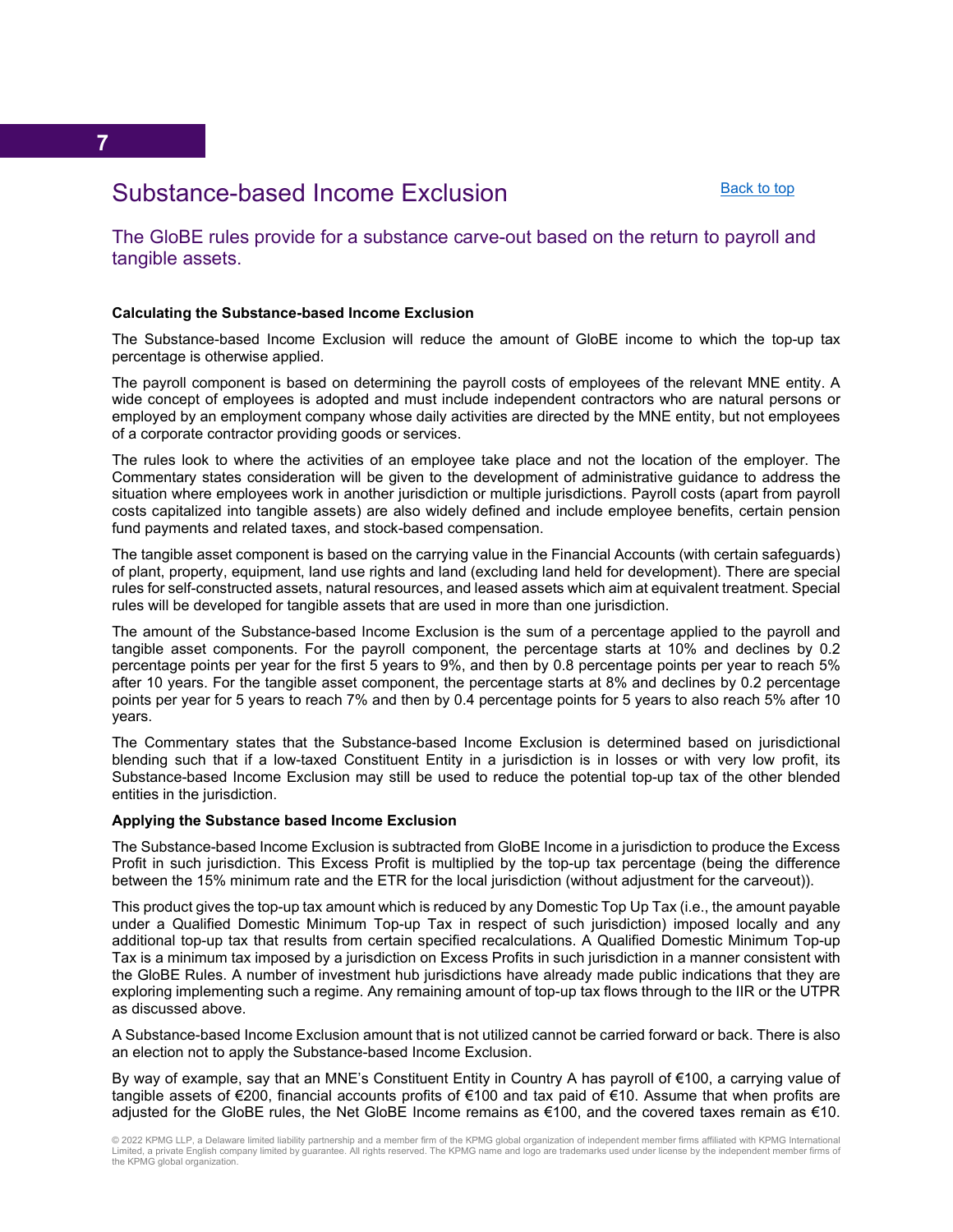The ETR is 10% (€10/€100). The substance-based income exclusion is calculated as €26 (applying 10% and 8% to payroll and assets for year 1, respectively).

Excess profits are consequently  $\epsilon$ 74 ( $\epsilon$ 100 –  $\epsilon$ 26). Applying the 5% (15%-10%) top-up tax rate to the Excess Profit yields top-up tax of €3.70, which is taxed through the IIR and/or UTPR. However, this would be reduced to nil if a Domestic Top-up Tax was applied by Country A.

#### **De minimis Exclusion**

There is a de minimis exclusion, available through an election made in respect of a jurisdiction, which applies to all entities in such jurisdiction unless those entities are not eligible, such as Investment Entities. The exclusion requires that the Average GloBE Revenue of the MNE Group for the jurisdiction is less than €10 million. The second condition is that the Average GloBE Income (or Loss) for the jurisdiction is less than €1 million. Both tests use a three-year average based on the current year and the previous two fiscal years. The Commentary states that the election does not require separate calculations for Minority Owned Subgroups as if they were separate groups. The election is available on an annual basis. The Commentary notes that there will be some volatility if a significant amount of income arises or drops out of the three-year average.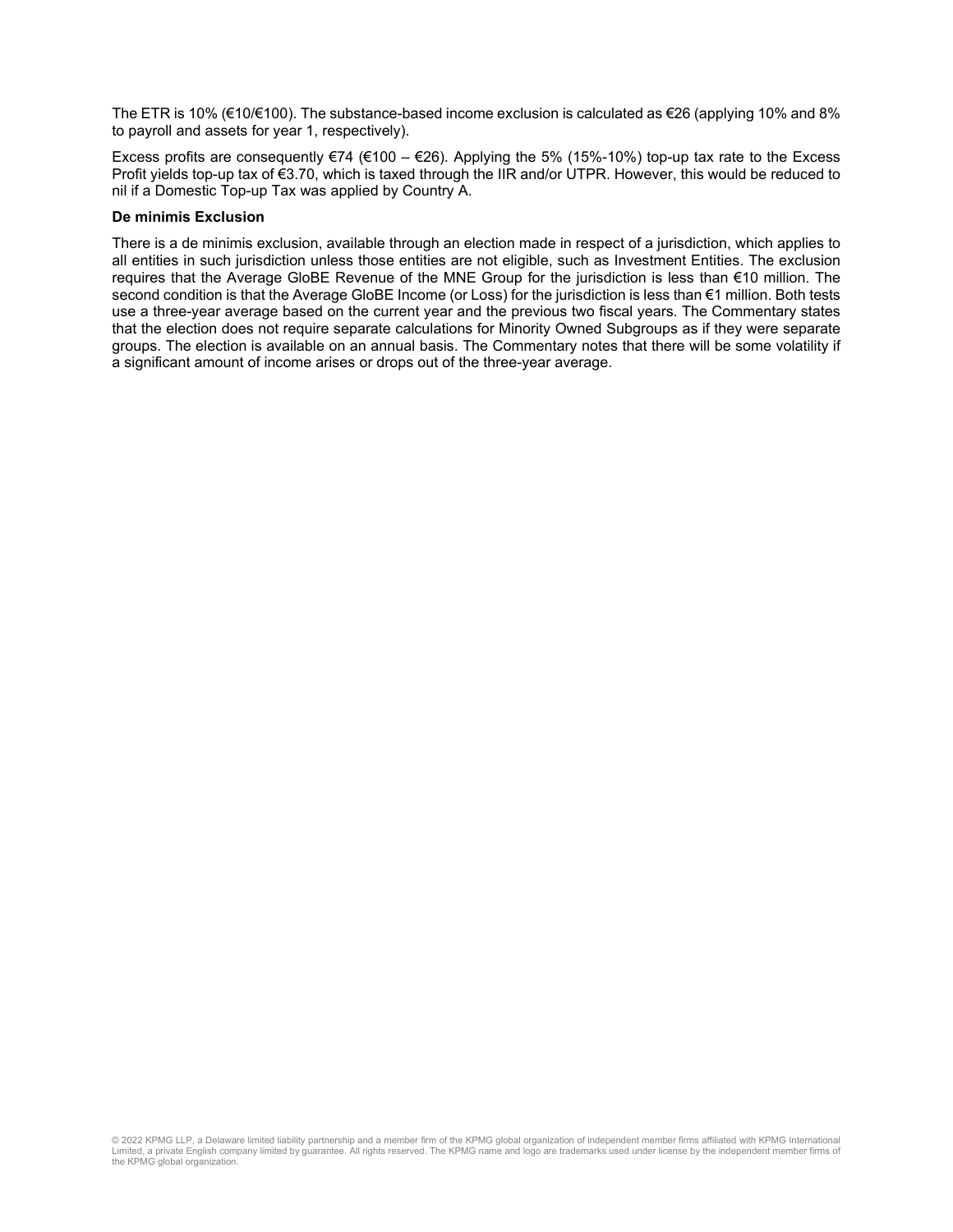# Investment Funds

[Back to top](#page-0-0)

#### <span id="page-14-0"></span>**Scope**

The GloBE rules, as elaborated in the Commentary, provide for several categories of Excluded Entities ranging from Governmental Entities to Non-profit organizations and Pension Funds. If such organization or entity qualifies as an Excluded Entity, the GloBE Rules would not apply.

The list of Excluded Entities specifically also includes Investment Funds and Real Estate Investment Vehicles that are the UPE of an MNE Group. The rationale for the exclusion for Investment Funds is, according to the Commentary, found in the need to protect the status of these funds as tax-neutral investment vehicles.

If an Investment Fund is not the UPE of an MNE Group, it can still be treated as a Constituent Entity of an MNE Group, provided it is consolidated on a line-by-line basis in the Consolidated Financial Statements of the UPE. Special rules then apply to calculate the GloBE ETR.

#### **Definition of an Investment Fund**

An Investment Fund is an entity that meets all of the following criteria: (i) it is designed to pool assets from a number of investors, some of which are unconnected; (ii) it invests in accordance with a defined investment policy; (iii) it allows investors to reduce transaction, research or analytic costs, or to spread risk collectively; (iv) it is primarily designed to generate investment income and/or gains or protect against a particular event or outcome; (v) where investors have a right to return from the assets of the fund or income earned on those assets, based on contributions made by investors; (vi) where the entity or the fund manager is subject to a regulatory regime in its jurisdiction of establishment or management; and (vii) where the fund is managed by fund management professionals on behalf of investors.

#### **Vehicles owned by Excluded Entities**

The GloBE rules recognize that Investment Funds may be required, for regulatory or commercial reasons, to use special purpose vehicles to hold assets or to carry out specific functions through separate controlled entities, that therefore become part of the Investment Fund infrastructure. Under the GloBE Rules, these vehicles may also qualify as Excluded Entities. To this end, the Rules prescribe that Excluded Entities include:

- a. Entities that meet the ownership test whereby at least 95% of the value of the Entity is owned (directly or indirectly) by Excluded Entities, and these Entities meet the activities test whereby they i.) operate either exclusively or almost exclusively to hold assets of investment funds (pure holding vehicles) or ii.) they only carry out activities that are ancillary to the activities of the Investment Fund
- b. Entities of which at least 85% of the value of the Entity is owned (directly or indirectly) by Excluded Entities provided that substantially all the Entity's income is Excluded Dividends or Equity Gain or Loss

#### **Other issues**

Questions on the rules for consolidation of group companies remain, including whether Investment Funds will be required to consolidate controlling stakes in different MNE Groups that, on an MNE Group basis do not meet the consolidated revenue threshold of ( $\epsilon$  750 million), but considering all controlling stakes in the different MNE Groups would. The application of the deeming provision in respect of UPEs that do not prepare consolidated financials (i.e., looking to the financial statements that would have been prepared if the UPE were required to prepare acceptable consolidated financials) may give an indication to this effect. The Commentary, on the other hand, makes it clear that the definition of Group is leading, and in this respect the applicable consolidation rules will need to be followed in assessing whether a consolidation on a line-by-line basis is required.

The Model Rules offer the option for a Filing Constituent Entity to not treat an Entity as an Excluded Entity. The election is a Five-Year Election, and when made, the GloBE Rules will apply to the Excluded Entity in the same manner as to any other Constituent Entity. If the UPE of an MNE Group is an Excluded Entity and such group includes low-taxed Constituent Entities for which Top-up Tax is calculated, the Top-up Tax will be charged under application of the UTPR at the level of Constituent Entities across all qualifying UTPR jurisdictions if all such lowtaxed Constituent Entities are owned directly by the UPE. If the MNE Group makes the election to not treat the

<sup>© 2022</sup> KPMG LLP, a Delaware limited liability partnership and a member firm of the KPMG global organization of independent member firms affiliated with KPMG International Limited, a private English company limited by guarantee. All rights reserved. The KPMG name and logo are trademarks used under license by the independent member firms of the KPMG global organization.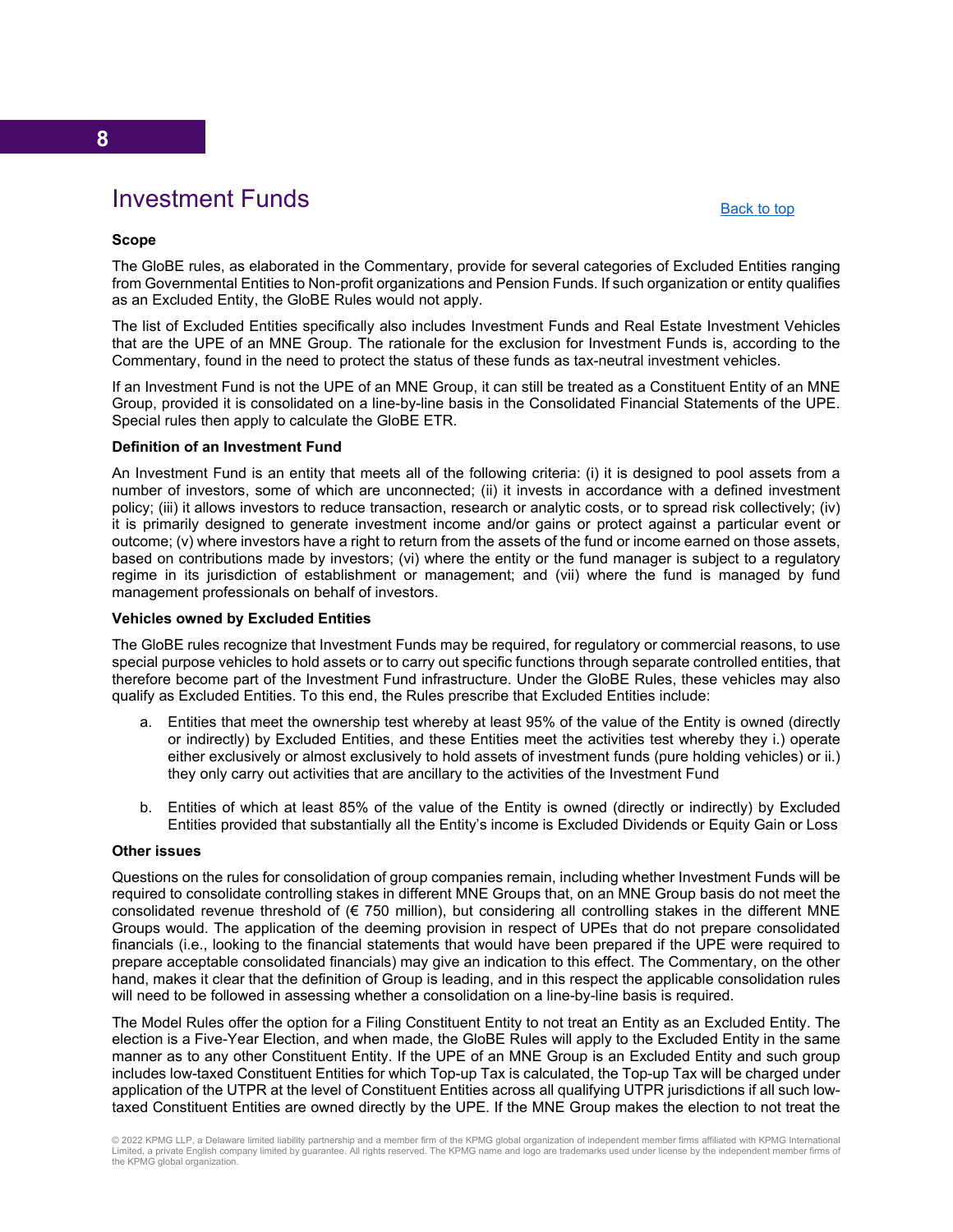Investment Fund as an Excluded Entity, the Investment Fund can instead apply the IIR to its subsidiaries instead of subjecting all its Constituent Entities to the UTPR.

#### **9**

# Administration

#### [Back to top](#page-0-0)

#### <span id="page-15-0"></span>**Filing obligations**

A GloBE Information Return needs to be filed by either the Constituent Entity in a jurisdiction or a Designated Local Entity acting on its behalf.

There is an alternative whereby the UPE or a Designated Filing Entity can lodge a return if they are located in a jurisdiction that has a Qualifying Competent Authority Agreement in place for that Reporting Fiscal Year.

The GloBE Information Return needs to be lodged within 15 months of the GloBE Reporting Year (extended to 18 months in the first fiscal year that the MNE Group is within scope).

The information contained in the return will be in a standard form which is to be developed but would include:

- ― Identification of the Constituent Entities and their location
- ― The overall corporate structure of the MNE Group
- ― Information necessary to compute the ETR for each jurisdiction, the top-up tax for each Constituent Entity and members of a JV Group
- ― The allocation of top-up tax to the IIR and the UTPR
- ― Record of any elections made
- ― Other information agreed as part of the GloBE Implementation Framework

There is an ability for local administrations to modify the information, filing and notification requirements. Local sanctions, penalties and confidentiality provisions will apply.

Notably, the ongoing consultation requests input on how the design of the information collection, filing obligations and record keeping requirements could be designed to maximize efficiency, accuracy and verifiability of information reporting while balancing compliance costs.

#### **Safe Harbors**

The Model Rules and Commentary include essentially a placeholder for the future development of "Safe Harbors". The intent of the to-be-developed Safe Harbors is to limit unnecessary compliance and administrative burden for MNE Groups and tax administrations by not requiring ETR and top-up tax calculations in jurisdictions that are likely to be taxed at or above the 15% minimum rate.

Any such to-be-developed Safe Harbor is elective, applies on a jurisdictional basis, and, assuming the MNE is eligible, has the effect of reducing the top-up tax for the relevant jurisdiction to zero in the eligible year. No detail is provided in the Model Rule or the Commentary on how the Safe Harbor will be calculated.

There has been discussion in prior guidance, including the Pillar 2 Blueprint, about potentially leveraging countryby-country reporting information for this purpose. Notably, even if an MNE is eligible for the to-be-developed Safe Harbor in a jurisdiction and makes the election, it would still be required to supply additional information to certain tax authorities if requested to do so within 36 months of the filing of the GloBE Information Return. The MNE Group would then have six months to demonstrate that the facts and circumstances identified by the relevant tax administration did not affect "materially" the eligibility of the MNE Group for the Safe Harbor in the relevant jurisdiction. There is no guidance in the Model Rules or Commentary about what "material" means for this purpose.

It is envisioned that the Safe Harbors will be finalized as part of the development of the GloBE Implementation Framework, including the consequences where the Safe Harbor is applied but is then found not applicable in conjunction with a subsequent challenge by a tax administration.

<sup>© 2022</sup> KPMG LLP, a Delaware limited liability partnership and a member firm of the KPMG global organization of independent member firms affiliated with KPMG International Limited, a private English company limited by guarantee. All rights reserved. The KPMG name and logo are trademarks used under license by the independent member firms of the KPMG global organization.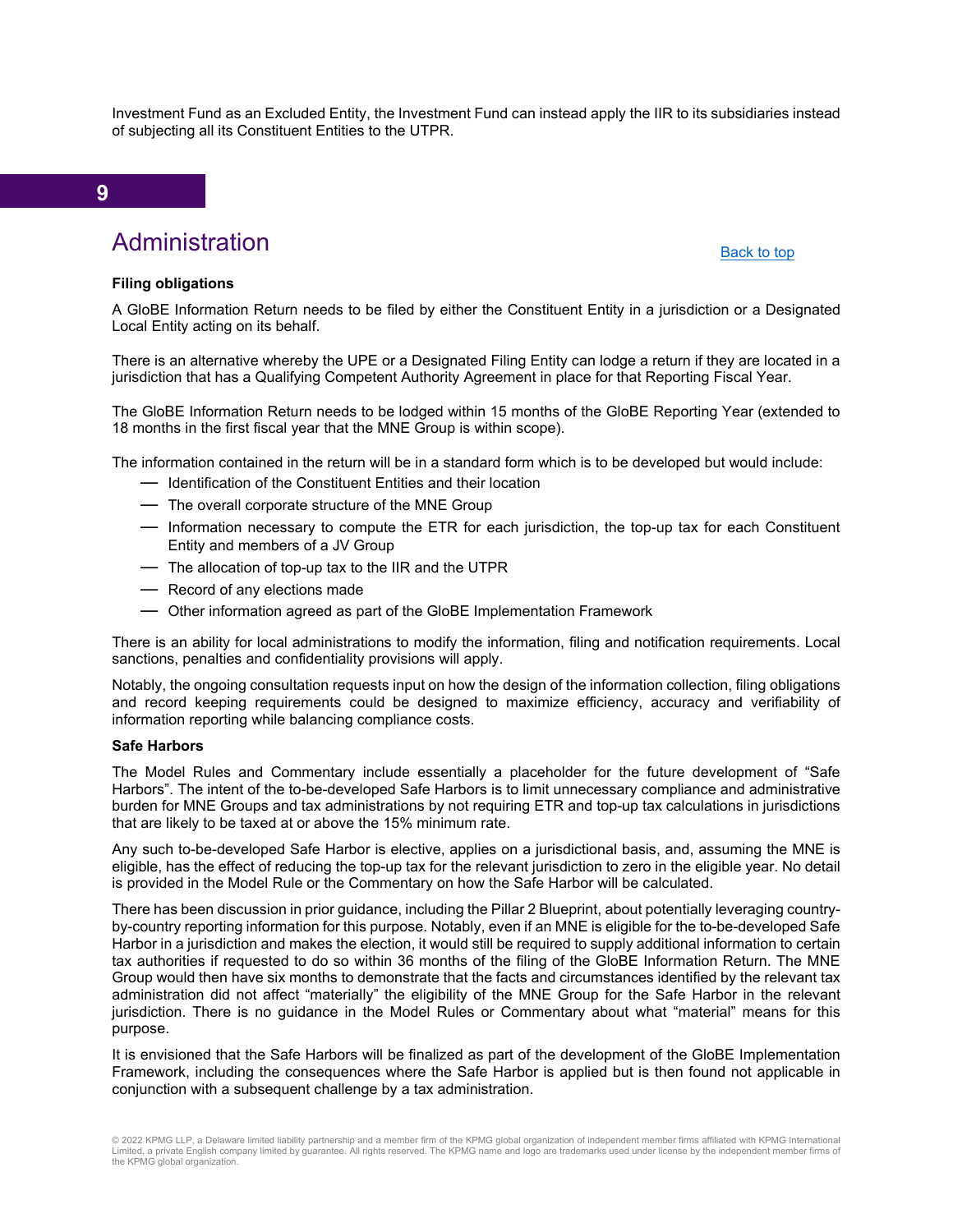The ongoing consultation asks businesses for suggestions on measures to reduce compliance costs through simplifications, including the use of Safe Harbors.

#### **Administrative guidance**

Like the Safe Harbors, the Model Rules and Commentary include essentially a placeholder for the future development of "Administrative Guidance". The intent of this guidance is to allow tax administrations, working together through the Inclusive Framework, to develop coordinated solutions to emerging technical issues as they arise.

If Administrative Guidance is in fact agreed, then tax administration would generally be required to interpret and apply the Model Rules in accordance with that agreed guidance.

And finally, consistent with the Safe Harbors, the ongoing public consultation asks businesses to comment if they see a need for Administrative Guidance and, if so, to specify the issues that require attention and the type of guidance needed.

© 2022 KPMG LLP, a Delaware limited liability partnership and a member firm of the KPMG global organization of independent member firms affiliated with KPMG International<br>Limited, a private English company limited by guara the KPMG global organization.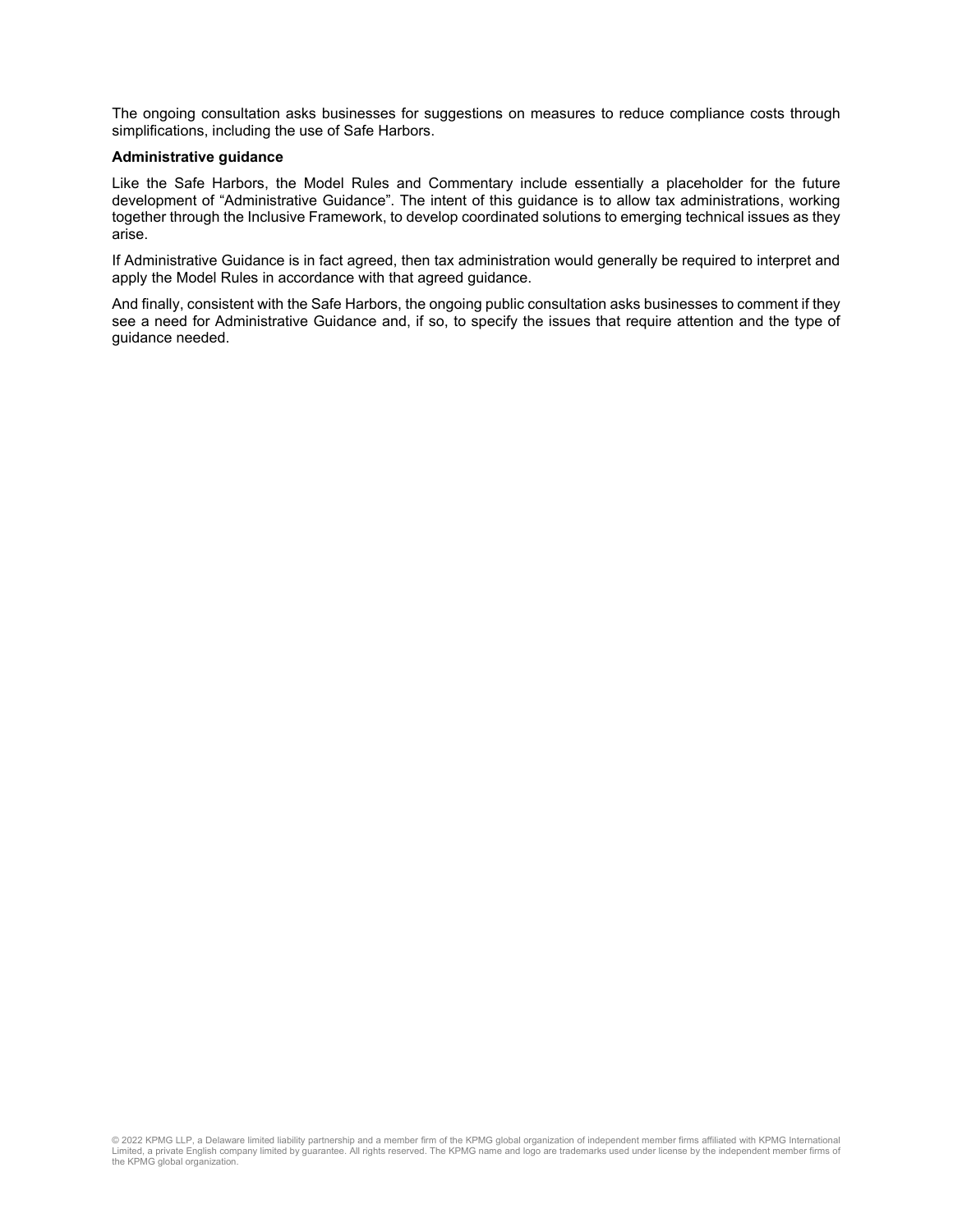# <span id="page-17-0"></span>Implementation process and timeline

#### [Back to top](#page-0-1)

While the OECD has released the Model Rules and Commentary, it has still to address co-existence with the US GILTI rules. On March 14, 2022, the OECD also launched a consultation on issues which should be addressed in the Implementation Framework which will focus on administrative, compliance and coordination issues relating to Pillar 2.

According to the OECD website, written comments should be submitted no later than April 11, 2022. They should not deal with policy choices in the Model Rules or Commentary but focus on putting in place mechanisms that will ensure tax administrations and MNEs can implement and apply the GloBE Rules in a consistent and coordinated manner while minimizing compliance costs.

Suggested questions to address include:

- ― Do you see a need for further administrative guidance as part of the Implementation Framework? If so, please specify the issues that require attention and include any suggestions for the type of administrative guidance needed.
- ― Do you have any comments relating to filing, information collection including reporting systems and record keeping? In particular, do you have any views on how the design of the information collection, filing obligations and record keeping requirements under GloBE could be designed to maximize efficiency, accuracy and verifiability of information reporting while taking into account compliance costs?
- ― Do you have any suggestions on measures to reduce compliance costs for MNEs including through simplifications and the use of safe harbors?
- ― Do you have views on mechanisms to maximize rule co-ordination, increase tax certainty and avoid the risk of double taxation?

The Inclusive Framework is also developing the model provision for a STTR, together with a multilateral instrument for its implementation. A public consultation event on the Implementation Framework will be held at the end of April and on the STTR later in the year.

| <b>Agreement</b>                                                                                                                                                                                                                                                                                                                                                                                                                       | <b>Adoption into Law</b>                                                                                                                                                                                                                                                                                                                                                                                         | <b>Implementation</b>                                                                                                                                                                                                                                                                      |
|----------------------------------------------------------------------------------------------------------------------------------------------------------------------------------------------------------------------------------------------------------------------------------------------------------------------------------------------------------------------------------------------------------------------------------------|------------------------------------------------------------------------------------------------------------------------------------------------------------------------------------------------------------------------------------------------------------------------------------------------------------------------------------------------------------------------------------------------------------------|--------------------------------------------------------------------------------------------------------------------------------------------------------------------------------------------------------------------------------------------------------------------------------------------|
| July 1, 2021 – Agreement by<br>130 countries in the IF to a new<br>international tax framework<br>October 2021 - Detailed<br>implementation plan for both<br>pillars<br>December 20, 2021 - Agreed<br>GloBE Model Rules released for<br>Pillar 2<br>March 14, 2022 - Commentary<br>on GLOBE rules and Examples<br>released<br>March 14, 2022 – Consultation<br>launched on matters to be<br>covered by the Implementation<br>Framework | <b>April 2022</b> – Public Consultation<br>on Implementation Framework<br>First half 2022 - Public<br>Consultation on the STTR<br>Mid $2022 - A$ model treaty<br>provision to give effect to the<br><b>STTR together with Commentary</b><br>will be developed as will a<br>multilateral instrument to<br>facilitate adoption of the STTR<br>End of 2022 – Finalization of the<br><b>Implementation Framework</b> | $2023$ – According to the<br>Executive Summary, the<br>effective date for implementation<br>of Pillar 2 is envisaged by 2023<br>with deferral of implementation of<br>the UTPR rules for 12 months<br>(although there are indications<br>that this timeline may be delayed<br>by one year) |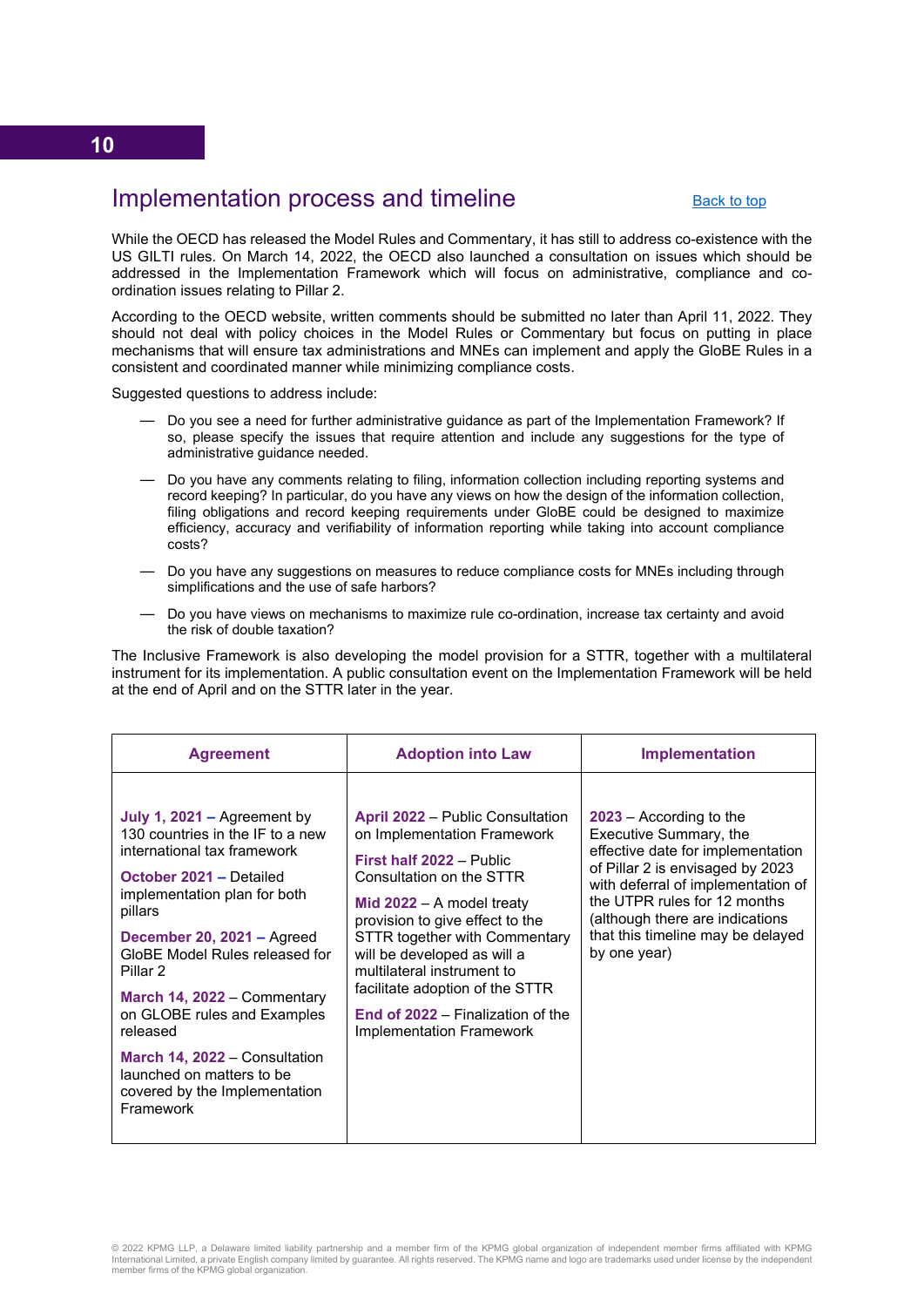## <span id="page-18-0"></span>Ten points on what tax leaders can do

[Back to top](#page-0-1)

The GloBE rules can have significant impact on the ETR of MNE Groups, and it is expected to result in many different implementation challenges, as well as an increase of the administrative burden for MNE Groups that are in scope of the rules. The recently released Commentary confirms how complex the rules will be for many MNE Groups.

#### **1. Undertake a high-level evaluation of how the rules could potentially impact the MNE**

This may involve the use of KPMG Assessment Tools and review of the MNE's Group Structure. While the Safe Harbor rules have yet to be developed, a delineation can be drawn between entities that will clearly exceed the minimum ETR threshold and those that may not. It will also involve an assessment of whether a structure is likely to involve Excluded Entities or how certain tax concessions might operate. It should be remembered that the position of various entities can change significantly from year to year. It should also be noted that full jurisdictional blending is not allowed in some cases.

#### **2. Understand the potential systems issues in collating data**

Some information will be available through regular accounting information and some will need additional information to be gathered (for example, the extended definition of payroll, which includes certain types of independent contractors for the purpose of determining the Substance-based Exclusion Income).

#### **3. Ensure that there is strong liaison between tax teams and accounting teams on information**

Because much of the information required is based on accounting data and delineations, particularly in relation to Deferred Tax, there is a need to ensure that data is available at the right level of granularity and integrity or robustness. In addition, the treatment and/or allocation of certain items of income or costs (including taxes) under the GloBE rules may differ from the accounting treatment in the financial accounts. The GloBE rules will also have accounting implications themselves.

#### **4. Consider a more detailed assessment model**

After an initial evaluation provided above in 1-3, a more detailed assessment is likely to be appropriate to determine potential additional GloBE tax liabilities and the potential exercise of elections available. KPMG has a tool which can accommodate this more detailed assessment. This can be used to refine considerations of any elections.

Also, any transaction between Constituent Entities located in different jurisdictions that is not recorded in the financial accounts consistent with the arm's length principle must be adjusted to be consistent with that principle.

#### **5. Inform Board and Management Committees of the potential financial and administrative impact of the new GloBE rules**

Ensure that your budget has included additional funds for compliance costs, and that those within the organization that need to know are aware of the potential information gathering exercises to help streamline this process.

#### **6. Establish Tax Control Framework for GloBE**

The GloBE rules may result in an increase of the overall ETR of an MNE group and therefore can have a significant cashflow and financial statements impact. Non-compliance can result in a higher level of scrutiny from the tax authorities, higher (tax) costs as well as brand and potential reputational damage. The MNE board's tax governance needs to include a robust tax control framework that ensures compliance with these new rules.

#### **7. Whether a central, regional or hybrid approach is going to be adopted for dealing with GloBE**

This will depend on the organization, but it is likely that some decentralization will be required based on the need for local information.

#### **8. Monitor how individual countries are reacting to GloBE and consistency of application**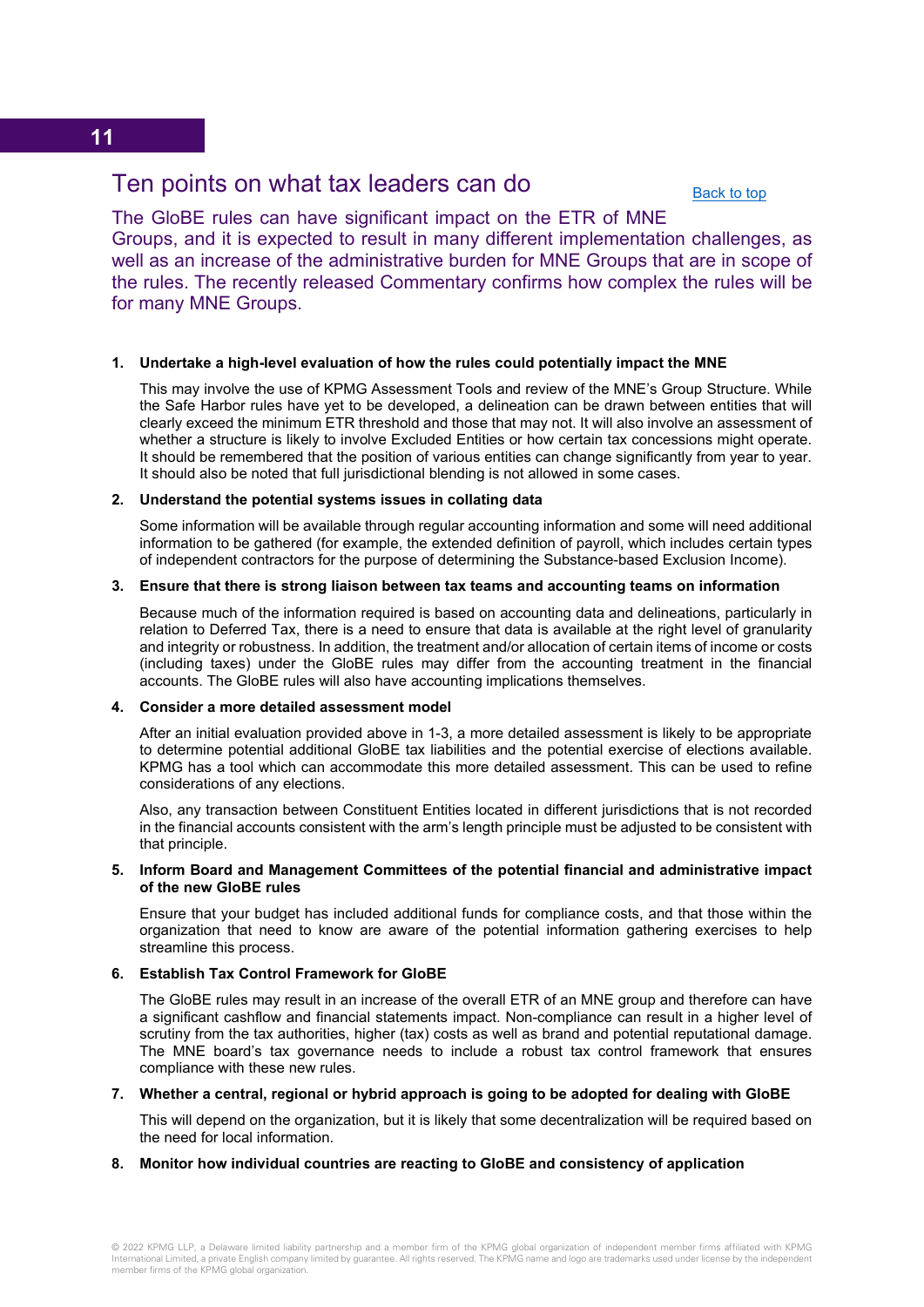This includes amendments to introduce Domestic Top-up Taxes or Alternative Minimum Taxes, IIR and UTPR rules. Some countries may change tax-based incentives to grants and other forms of subsidy to better accommodate the rules.

While the rules seek to involve a consistent framework, there may be differences in how they are applied to domestic entities. The potential co-existence of GILTI rules is likely to present differences in application. The EU may well introduce additional elements that extend or 'clarify' the GloBE rules in comparison to other jurisdictions.

#### **9. Consider future tax disclosures and interaction with the GloBE rules**

There are an increasing number of disclosure regimes, both private and public, and early consideration of how they intersect is important. These include CBCR, Global Reporting Initiative 207 and EU Public CBCR in addition to the GloBE rules.

#### **10. Consider any secondary impacts for customers and investee communications**

There may be many secondary effects for MNEs, including customer credit profiles, cash-based evaluations of investments and dealing with minority interests. Consideration of these impacts needs to be part of an implementation plan.